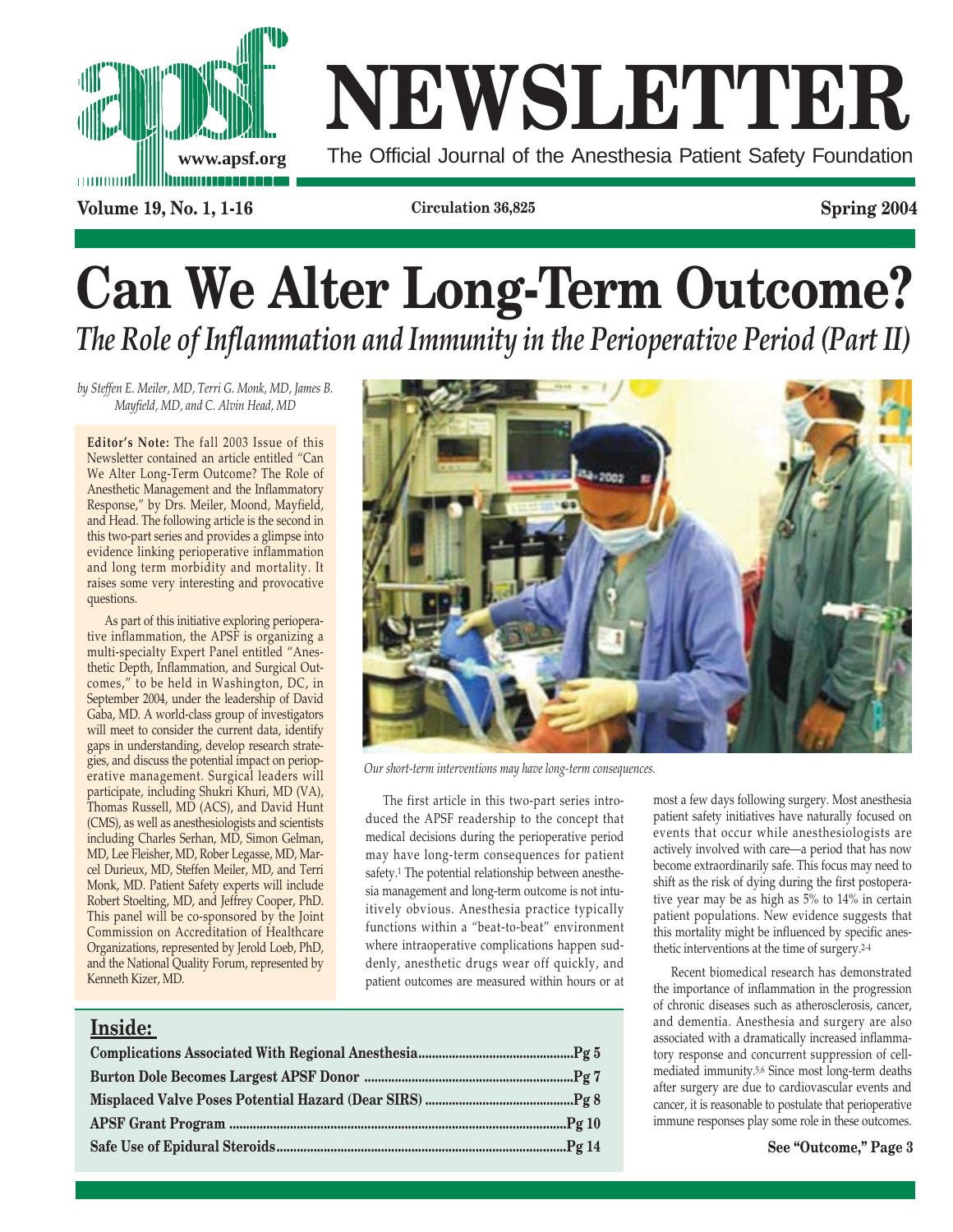## **A Partnership and Common Vision**

*The Anesthesia Patient Safety Foundation (APSF) and The Coalition for Critical Care Excellence (CCCE) Initiate Joint Taskforce*

Safety initiatives continue to be refined throughout the continuum of perioperative and extended critical care. Patients commonly travel through these areas, and attention to quality care and patient safety should be universal across all providers and throughout the organization. Defining common goals provides opportunity for anesthesia and critical care practitioners to collaborate on best practices and initiate new approaches to optimize patient safety.

Therefore, the Anesthesia Patient Safety Foundation (APSF), founded in 1986, and the Coalition for Critical Care Excellence (CCCE), founded in 1991, have appointed a Joint Taskforce on Safety to explore a shared vision and mission to improve patient safety throughout the perioperative period.

### **New APSF Contact Information**

**Anesthesia Patient Safety Foundation Building One, Suite Two 8007 South Meridian Street Indianapolis, IN 46217-2922 Telephone: 317-885-6610 Facsimile: 317-888-1482**

**Executive Assistant: Deanna M. Walker E-mail (Executive Assistant): apsfoffice@aol.com**

**President: Robert K. Stoelting, MD E-mail (President): rstoel7145@aol.com**

### **The goals of the Joint Taskforce are to**

- Communicate safety priorities, best practices, and related programs conducted by each association.
- Evaluate and implement partnering opportunities for patient safety.
- Provide updates to the leadership of the American Society of Anesthesiologists (ASA) and The Society of Critical Care Medicine (SCCM).

Members of the Joint Taskforce on Safety include APSF appointees, Jeffrey Cooper, PhD; David Gaba, MD; Robert Morell, MD; and Richard Prielipp, MD (co-chair); and CCCE appointees, Yvonne Harter, MBA; Patricia McGaffigan, RN (co-chair); Marcus Schabacker, MD; and Margaret Parker, MD.

For additional information on the Safety Joint Taskforce please contact by email: Richard Prielipp with the APSF at prielipp@wfubmc.edu, or Patricia McGaffigan with Aspect Medical, representing the CCCE, at pmcgaffigan@aspectms.com.

*The APSF Website is now undergoing a redesign—stay tuned for a new, userfriendly, exciting, and informative website!* **www.apsf.org**

**The APSF continues to accept and appreciate contributions for the E.C. Pierce, Jr., MD, Research Award.** 

*Please make checks payable to the APSF and mail donations to:*

### **APSF**

c/o Ellison C. Pierce, Jr., MD, Research Award 4246 Colonial Park Drive Pittsburgh, PA 15227-2621

**The Anesthesia Patient Safety Foundation Newsletter** is the official publication of the nonprofit Anesthesia Patient Safety Foundation and is published quarterly at Wilmington, Delaware. Annual membership: Individual - \$25.00, Corporate - \$500.00. This and any additional contributions to the Foundation are tax deductible. © Copyright, Anesthesia Patient Safety Foundation, 2004.

The opinions expressed in this *Newsletter* are not necessarily those of the Anesthesia Patient Safety Foundation or its members or board of directors. Validity of opinions presented, drug dosages, accuracy, and completeness of content are not guaranteed by the APSF.

#### **APSF Executive Committee:**

Robert K. Stoelting, MD, President; Jeffrey B. Cooper, PhD, Executive Vice President; George A. Schapiro, Executive Vice President; David M. Gaba, MD, Secretary; Casey D. Blitt, MD, Treasurer; Robert A. Caplan, MD; Nassib G. Chamoun; John H. Eichhorn, MD.

#### **Newsletter Editorial Board:**

Robert C. Morell, MD, Editor; Sorin J. Brull, MD; Joan Christie, MD; Jan Ehrenwerth, MD; John H. Eichhorn, MD; Regina King; Rodney C. Lester, PhD, CRNA; Glenn S. Murphy, MD; Denise O'Brien, BSN, RN; Karen Posner, PhD; Keith Ruskin, MD; Wilson Somerville, PhD; Jeffery Vender, MD.

Address all *general, membership, and subscription* correspondence to:

**Administrator**

**Anesthesia Patient Safety Foundation Building One, Suite Two 8007 South Meridian Street Indianapolis, IN 46217-2922 e-mail address: apsfoffice@aol.com**

Address *Newsletter* editorial comments, questions, letters, and suggestions to: **Robert C. Morell, MD Editor,** *APSF Newsletter c/o Addie Larimore, Editorial Assistant* **Department of Anesthesiology Wake Forest University School of Medicine 9th Floor CSB Medical Center Boulevard Winston-Salem, NC 27157-1009 e-mail: apsfeditor@yahoo.com**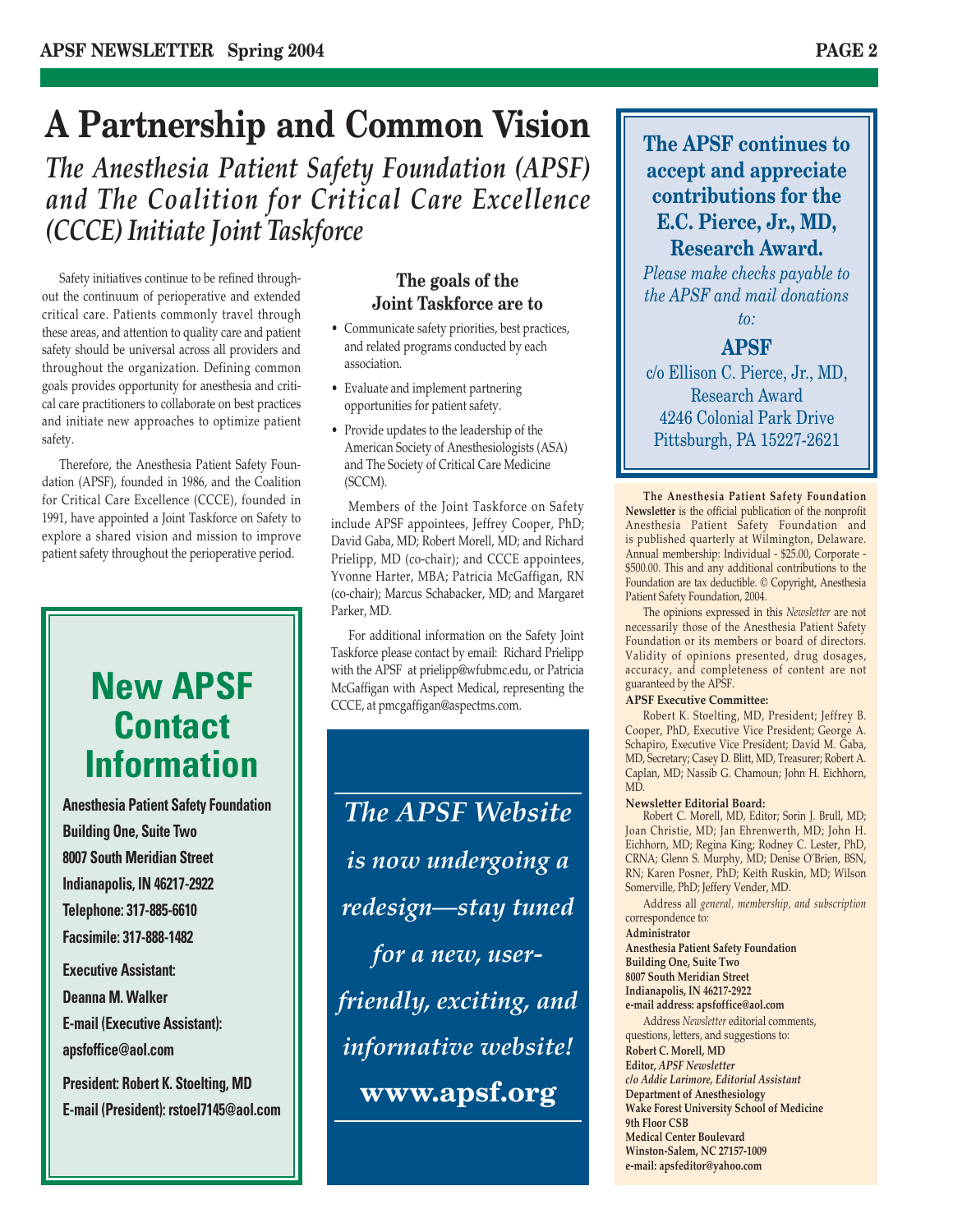# **Perioperative Inflammation Model Suggested**

#### **"Outcome," From Page 1**

In this article we discuss some of the research on this topic, and briefly address three broad questions:

- 1. What is the evidence that perioperative inflammation and immunity are determinants of longterm morbidity and mortality?
- 2. Do we have evidence that anesthesia care is likely to affect this biology? Is it possible that some anesthetic approaches accelerate disease processes while others have protective effects?
- 3. Will it be possible, by using these insights, to improve preoperative risk stratification and develop strategies that reduce long-term adverse events?

### **Inflammation: A Key Element in Disease**

*"Inflammation is a local, protective response to microbial invasion or injury. It must be fine-tuned and regulated precisely, because deficiencies or excesses of the inflammatory response cause morbidity and shorten lifespan."*

#### — *Nature* 2002;420:853

There is now a large and growing literature on the role of inflammation in the pathogenesis of atherosclerosis and cancer. Atherosclerosis is generally held to be an inflammatory disease of the vascular wall, and it responds to treatment with diverse classes of anti-inflammatory medications, such as aspirin, beta-blockers, HMG-CoA reductase inhibitors (statins), ACE-inhibitors, and activators of PPAR-α (fibrates).<sup>7,8</sup> Statins, for example, have been shown in large trials to reduce mortality, but this benefit cannot be completely explained by their effects on cholesterol. It is likely that some of the benefit comes from their significant vascular antiinflammatory effects.9,10 Another body of research suggests a link between inflammation and cancer. Many cancers not only arise from areas of chronic infection and inflammation (e.g., hepatitis/hepatocellular carcinoma or inflammatory bowel disease/colon cancer), but they often require a proinflammatory milieu to support their growth and metastatic spread.11 The fact that chronic use of aspirin and NSAIDs is associated with a reduced incidence of certain malignancies further substantiates the role of inflammation in the biology of cancers.12

What about anesthesia and surgery? It is now well recognized that surgery frequently produces profound changes in both the innate and acquired immune systems.<sup>5,6</sup> The duration and the extent of a surgical procedure as well as preoperative anxiety and postoperative pain can all influence this response. In the perioperative period, there is a



*Figure 1. Perioperative Inflammation and Long-Term Risk: A Hypothetical Model.* 

*The green curve depicts the perioperative inflammatory response of an otherwise healthy individual, characterized by a transient elevation in various inflammatory mediators and then prompt return to a baseline state. In a high-risk patient (red curve), the amplitude and duration of the inflammatory response are prolonged. This sustained period of inflammation may contribute to new or accelerated disease risk.*

heightened inflammatory state, orchestrated by the release of pro-inflammatory cytokines, reduced levels of anti-inflammatory cytokines, and increased production of arachidonic acid metabolites, superoxide radicals, and other mediators. Interestingly, individual genetic profiles, assessed by gene polymorphism, may also predispose certain patients to an enhanced inflammation risk.13 To put this concept into perspective, we propose a hypothetical model to explain how the perioperative immune response might impact long-term outcomes (Figure 1). This model is supported by the following rationale and studies that document the postoperative progression of disease known to be influenced by inflammatory processes:

- 1. The typical pro-inflammatory mediators released in surgical patients overlap significantly with those involved in atherosclerosis and cancer.5-9
- 2. The beneficial effects of beta-blockers on postoperative cardiac risk 14 were initially attributed to altered hemodynamics; however, more recent studies demonstrated their significant anti-inflammatory properties.15,16
- 3. Surgical patients demonstrate reduced lymphocyte counts and function, which could result in impaired tumor cell surveillance and elimination. Several studies have reported on the association of surgery and an increased incidence of metastatic tumor spread.17-19

### **Possible Changes in Perioperative Management: Considering the Immune System**

At this point, the link between patient outcome and immune response is circumstantial, but credible. Enough is known to hypothesize a variety of clinical interventions that might improve or protect immune homeostasis (see Figure 2).

- The neuroendocrine response to stress is an important modifier of immune function, and anxiety, fear, and pain have been shown to be associated with adverse outcomes.20 There is a wealth of data on modification of stress hormone responses by anesthetic drugs, but very few studies relating hormone levels to long-term outcome. Stress hormones like norepinephrine can trigger a pronounced and immediate activation of pro-inflammatory cells and cytokines.21,22 The triggers for stress responses are both psychological and physical, so it seems reasonable that postoperative immune function could be improved by increased attention to perioperative anxiolysis and analgesia.
- Once adrenergic stress hormones have been released, their pro-inflammatory signals can be effectively intercepted with the use of beta- or alpha-blockers.22 Despite well-documented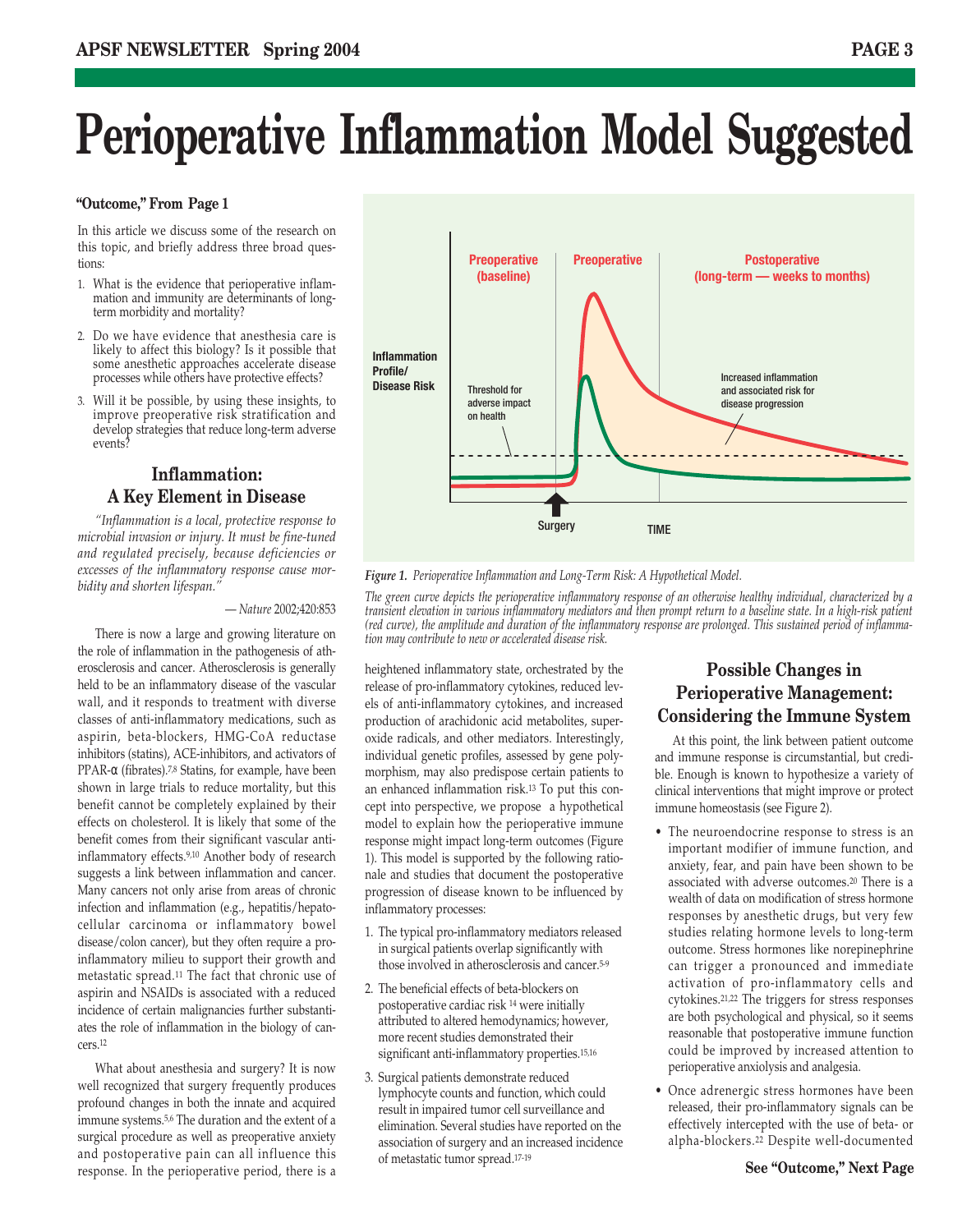# **Research Needed to Assess Long-Term Outcome**

#### **"Outcome," From Preceding Page**

benefits for short- and long-term outcome, the perioperative use of beta-blockers remains disconcertingly low (the topic was previously discussed in this newsletter<sup>23,24</sup>). Given the success of beta-blocker treatment, similar outcome studies using other anti-inflammatory drugs (statins, COX-2 inhibitors, ACE-inhibitors, local anesthetics) deserve high priority.

- Perioperative temperature management is now known to play an important role in postoperative inflammatory processes. Maintenance of intraoperative normothermia improves wound healing and reduces wound infection,<sup>25</sup> while mild hypothermia is known to be associated with lymphocyte suppression and increased stress hormone levels.26,27
- A small number of studies indicate that certain anesthetic agents exert direct toxic effects and may contribute to long-term risk. In some clinical studies, volatile anesthetics have been associated with a greater systemic inflammatory response compared to total intravenous anesthetics with adjuvant narcotic therapy.28,29 In vitro studies have shown that volatile anesthetics have substantial immunosuppressive effects by inducing programmed cell death in lymphocytes, diminishing lymphocyte function, and altering the distribution of lymphocyte cell subsets.30-33 In a study of metastatic melanoma in the mouse, volatile anesthetics alone (without surgery) caused a 2- to 3-fold increase in tumor burden.19 It is too early to link the immune-modulating effects of volatile anesthetics to an increased risk for tumor growth and spread in humans, but further work in this area is clearly needed.
- The studies of Weldon and Lennmarken show that deeper levels of anesthetic effect and, presumably, larger average doses of volatile anesthetics are associated with increased risk of mortality.2,3 This suggests a possible patient benefit from reducing the overall exposure to inhaled anesthetic agents. The anesthetic concentration needed to prevent consciousness (MAC-awake) is much less than that needed to prevent movement (MAC) or autonomic responses (MAC-BAR).34 Titrating volatile agents to suppress movement or to blood pressure and heart rate endpoints, not only results in the administration of higher doses, but may also be associated with underutilization of adjuvant therapy, such as beta-blockers and opioids. When anesthetic agents are titrated to hypnotic endpoints using EEG-based monitors, there is a significant reduction in anesthetic dosing.35-37

Regardless of the interventions we ultimately choose to investigate, it will be important to "mea-



*Figure 2. Conceptual framework of strategies that may minimize the perioperative inflammatory response and long-term adverse outcomes.*

sure" inflammation by analysis of appropriate serum markers. Measuring inflammation at preoperative baseline may significantly improve the accuracy with which we stratify patients for operative risk. The markers of inflammation, C-reactive protein and myeloperoxidase, have a high predictive utility in determining the clinical course and acute event rate of coronary artery disease.38,39 Preoperative measurements of these markers may provide a "window" on the inflammatory state or vulnerability of coronary lesions and improve outcome predictions. It is also possible that a postoperative profile of these bio-markers may identify patients who would benefit from more sustained anti-inflammatory treatment strategies. Similarly, these postoperative profiles may provide a means for optimizing anesthetic management.

In summary, the available evidence strongly suggests that immune system dysfunction in the perioperative period, with its combined pro-inflammatory and immuno-suppressive effects, can influence longterm disease progression, morbidity, and mortality. A substantial amount of research — much of it, we hope, by members of the APSF — is needed to establish whether changes in anesthetic practice can meaningfully reduce this risk. Should anesthesiologists really be looking at events 6 months or a year following surgery? The demographics are certainly compelling, since even a small improvement in

1-year outcome could mean thousands of lives saved each year and a significant reduction in economic burden. Although some of the observations shared in this article are still at the conceptual stage, we are confident that research on perioperative inflammation and immunity will yield significant improvements in long-term patient safety.

*Dr. Meiler is an Associate Professor and Vice Chair for Research in the Department of Anesthesiology and Perioperative Medicine, and Director of the Program for Molecular Perioperative Medicine & Genomics at the Medical College of Georgia. Dr. Monk is a Professor in the Department of Anesthesiology at the University of Florida College of Medicine. Dr. Mayfield is an Associate Professor and Vice Chair of Clinical Anesthesia in the Department of Anesthesiology and Perioperative Medicine at the Medical College of Georgia. Dr. Head is Professor and Chair of the Department of Anesthesiology and Perioperative Medicine at the Medical College of Georgia.*

#### **References**

- 1. Meiler SE, Monk TG, Mayfield JB, Head CA. Can we alter long-term outcome? The role of anesthetic management and the inflammatory response. *APSF Newsletter* 2003;18:33,35.
- 2. Weldon C, Mahla ME, Van der Aa MT, Monk TG. Advancing age and deeper intraoperative anesthetic levels are associated with higher first year death rates. *Anesthesiology* 2002;97(Suppl):A1097.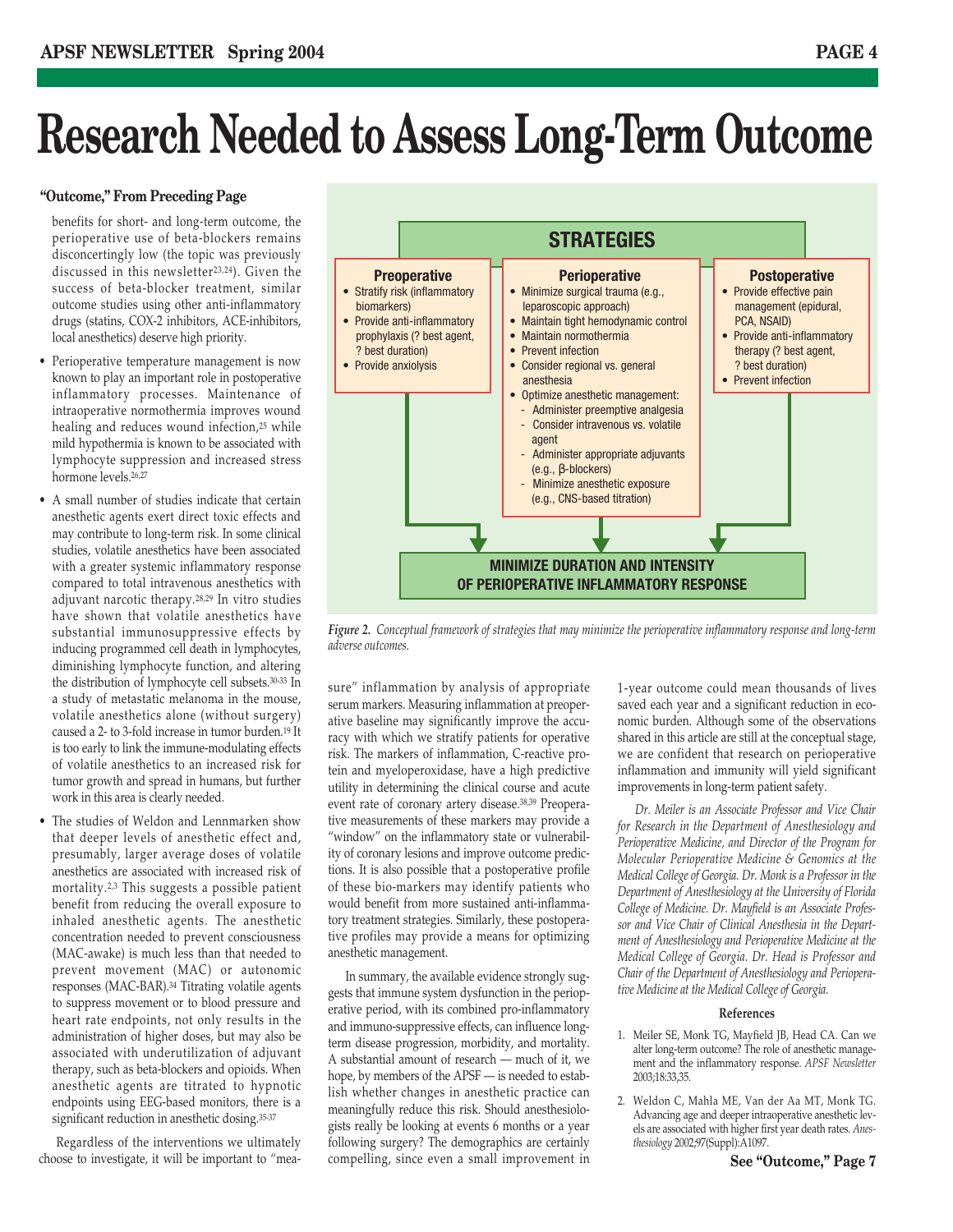## **Complications Associated With Regional Anesthesia**

### *Review of ASA Closed Claims*

#### *by Lorri A. Lee, MD*

Many anesthesiologists perceive regional anesthesia to be a safer alternative to general anesthesia because it has been associated with reduced postoperative mortality caused by thromboembolic disease and myocardial infarction, improved postoperative analgesia, decreased incidence of early postoperative cognitive dysfunction, and shorter recovery times compared to general anesthesia.1,2 However, significant morbidity may directly result from regional anesthesia. The incidence of cardiac arrest associated with spinal blockade has been reported to be as much as 0.06%, and frequently results in death or brain damage.3-5 Other high severity complications associated with regional anesthesia include epidural hematoma, cauda equina syndrome, and unintentional intravenous injections of local anesthetic. Less severe injuries such as postdural puncture headache, inadequate analgesia, transient paresthesias, and back pain are more frequent sequelae of regional anesthesia. To determine the differences in liability claims associated with regional anesthesia compared to claims associated with other types of surgical anesthesia (general anesthesia and monitored anesthesia care), we utilized the database of the American Society of Anesthesiologists (ASA) Closed Claims Project. Because the database does not contain denominator data on all anesthetics performed, this analysis does not provide information comparing the incidence of injuries between regional and general anesthetics, but offers a perspective on the liability associated with each group. Claims between 1980 to 1999 that were associated with regional anesthesia and other surgical anesthesia were included in this analysis from a database of 5,802. Chronic pain blocks, postoperative pain blocks placed outside the operating room, eye blocks performed by ophthalmologists, and obstetric claims that involved no maternal injury were excluded. A more detailed analysis of regional anesthesia claims including eye blocks and peripheral nerve blocks, as well as a subset comparison of obstetric and non-obstetric neuraxial claims is reported elsewhere.5

Obstetrics was associated with approximately one-third (36%) of the regional anesthesia claims (n = 1005) and significantly influenced the demographics of this group, resulting in significantly more ASA 1-2, young, female patients compared to the other surgical anesthesia group ( $n = 3551$ ). Epidural anesthesia was utilized most commonly in regional anesthesia claims (42%), followed by spinal blockade (34%), axillary blocks (6%), eye blocks (4%), interscalene blocks (2%), and intravenous regional anesthesia (IVRA).

The regional anesthesia group contained a significantly higher proportion of claims associated with temporary injury and permanent nerve injury compared to the other surgical anesthesia group, whereas death or permanent brain damage was present in a significantly higher proportion of other surgical anesthesia claims (Figure 1).

The primary damaging events (mechanism by which the injury occurs) were block-related in 48% of regional anesthesia claims (Table 1). Complication of block technique was the most common damaging event in these claims.

Regional anesthesia claims with death or brain damage were associated with block-related primary damaging events in 49% of cases. Of these events, neuraxial cardiac arrest (i.e., the sudden onset of severe bradycardia or cardiac arrest during neuraxial block with relatively stable hemodynamics preceding the event) was the most common (37%), followed by unintentional intravenous injection (6%), and other block/anesthesia-related events (6%). In death or brain damage claims associated with regional techniques, the breakdown was as follows: 51% spinal blockade, 41% epidural, 2% interscalene block, 1% axillary block, and 5% miscellaneous blocks.

Eighty-four percent of the neuraxial cardiac arrest claims from the 1980s and 1990s ( $n = 81$ ) were associated with either intentional (70%) or inadvertent intrathecal blockade (14%). The remainder of these claims was associated with lumbar epidural (12%), caudal epidural (2%), and thoracic epidural (2%) anesthesia. Outcome for neuraxial cardiac arrest resulted in death or brain damage in 91% of cases, and was similar between decades. The use of pulse oximetry and capnography in the 1990s claims (n = 31) did not prevent the occurrence of

neuraxial cardiac arrest or improve the outcome of death or brain damage compared to the 1980s claims when these monitors were not widely available (Table 2). It is unclear if prevention or resuscitation of neuraxial cardiac arrest has improved over the last decade because the ASA Closed Claims Database lacks denominator data and is biased toward cases with poorer outcomes. Inadvertent intrathecal blocks and occurrence of cases outside the operating room may account for some of the delays in recognition and resuscitation of neuraxial cardiac arrest. The rapid onset of bradycardia/asystole and the intense loss of sympathetic tone caused by spinal blockade (which reduces circulating blood volume) may explain why some cases of neuraxial cardiac arrest may be refractory to prompt treatment.

A greater proportion of regional anesthesia claims were associated with permanent nerve injury compared to the other surgical anesthesia group (Figure 1). Lumbosacral nerve root, paraplegia, and median nerve damage were significantly more common in the regional anesthesia group compared to the other surgical anesthesia group. Brachial plexus, ulnar nerve, and femoral/sciatic nerve injuries occurred in a greater proportion of other surgical anesthesia claims compared to regional anesthesia claims. Eighty-four claims of injuries to the neuraxis were identified in the regional anesthesia group, and 36 cases (44%) were associated with hematoma. Outcomes for neuraxial injuries, including hematoma, anterior spinal artery syndrome, spinal cord infarct, and other/unknown causes, were poor and resulted in permanent neurologic damage in the majority of cases. Neuraxial injury caused by herniated discs and infections such

#### **See "Complications," Next Page**



*Figure 1: Outcomes in Regional Anesthesia Vs. Other Surgical Anesthesia Claims 1980-1999.*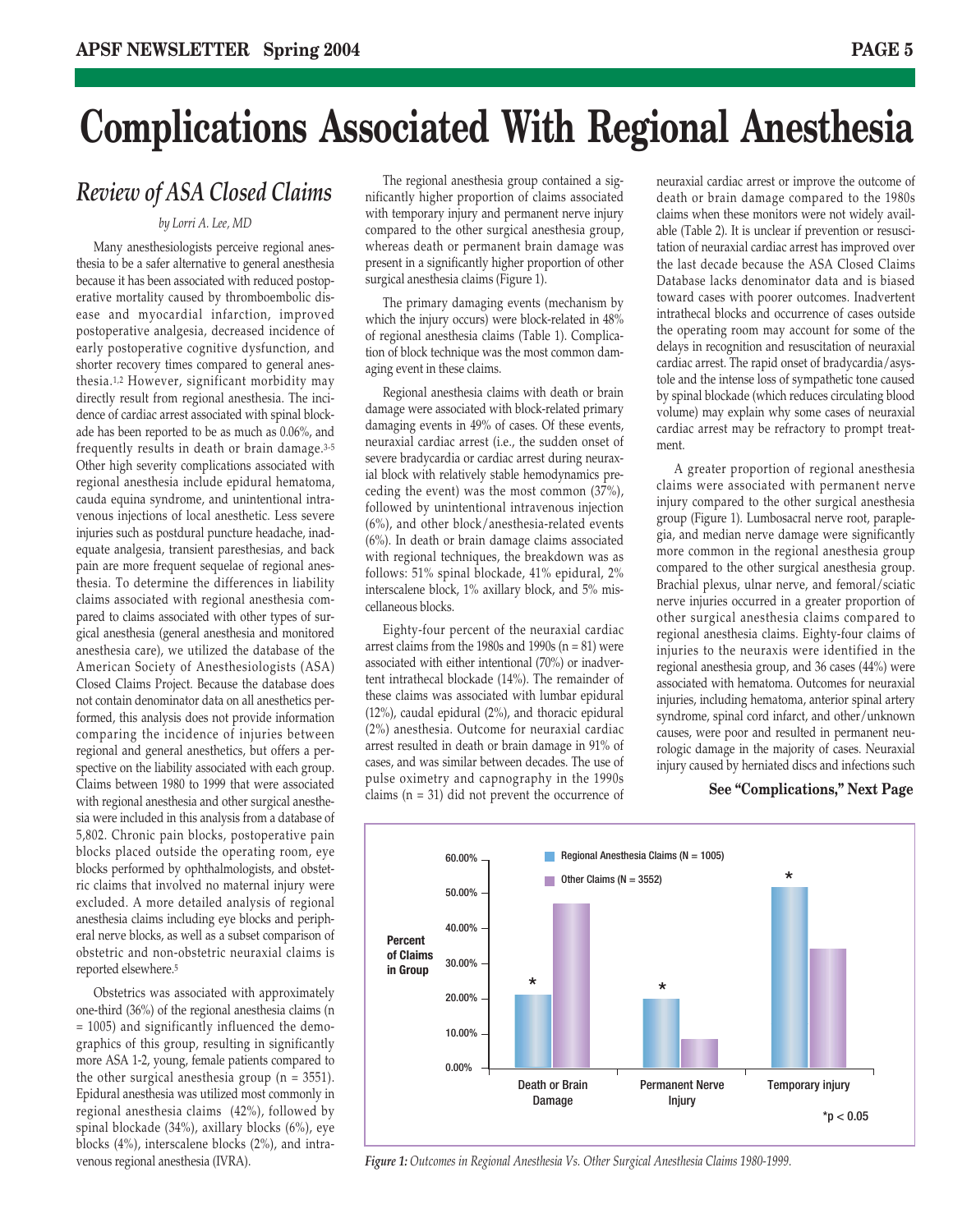# **Regional Accounts for 20% of Claims**

as meningitis and abscess demonstrated full recovery in the majority of cases. Vascular surgery was the most common operation associated with hematoma (56%), and coagulopathy was associated with 72% (n = 26) of all hematoma claims. Needle trauma above L1 occurred in 17% of hematoma claims with neuraxial injury. The most common presenting symptom was increased motor block out of proportion to the local anesthetic used (83%), followed by increased sensory block (53%), and back pain (25%). A median delay of 1 day from symptom onset to diagnosis was thought to contribute to the poor neurologic recovery in the majority of hematoma claims. Heightened vigilance for symptoms and signs of epidural hematoma (e.g., increased motor block) and prompt diagnostic workup and treatment may improve neurologic outcome.

Claims associated with regional anesthesia had a significantly lower percentage of claims with payment to the plaintiff compared to the other surgical anesthesia group, a lower median payment, a higher percentage of claims judged to have met appropriate care standards, and a lower percentage of payment in cases with appropriate standard of care. These differences may reflect the greater proportion of regional anesthesia claims with temporary injury compared to other surgical anesthesia claims.

In summary, regional anesthesia accounts for approximately one-fifth of professional liability claims. Most of the injuries from regional anesthesia claims are temporary, and approximately one-half of the temporary claims are associated with obstetrics. High severity injuries continue to result from neuraxial cardiac arrest and neuraxial hematomas associated with coagulopathy. Heightened vigilance and prompt diagnosis and treatment may improve outcome in these cases.

*Dr. Lee is an Assistant Professor in the Department of Anesthesiology at the University of Washington, Seattle, WA.*

#### **References**

- 1. Rodgers A, Walker N, Schug S, et al. Reduction of postoperative mortality and morbidity with epidural or spinal anaesthesia: results from overview of randomised trials. *BMJ* 2000;321:1493.
- 2. Wulf H, Biscoping J, Beland B, et al. Ropivacaine epidural anesthesia and analgesia versus general anesthesia and intravenous patient-controlled analgesia with morphine in the perioperative management of hip replacement. Ropivacaine Hip Replacement Multicenter Study Group. *Anesth Analg* 1999;89:111-6.
- 3. Auroy Y, Narchi P, Messiah A, et al. Serious complications related to regional anesthesia: results of a prospective survey in France. *Anesthesiology* 1997;87:479-86.
- 4. Auroy Y, Benhamou D, Bargues L, et al. Major complications of regional anesthesia in France: The SOS Regional Anesthesia Hotline Service. *Anesthesiology* 2002;97:1274-80.
- 5. Lee LA, Posner KL, Domino KB, et al. Injuries associated with regional anesthesia in the 1980s and 1990s: A Closed Claims Analysis. *Anesthesiology* (in press).

**"Complications," From Preceding Page Table 1. Block-Related Primary Damaging Events in Regional Anesthesia Claims** 

|                                 | $n$ (%)   |
|---------------------------------|-----------|
| <b>Block-related</b>            | 482 (48%) |
| <b>Block technique</b>          | 249 (25%) |
| Neuraxial cardiac arrest        | 81 (8%)   |
| Inadequate anesthesia/analgesia | 48 (5%)   |
| High spinal/epidural            | 41 (4%)   |
| Epidural/spinal catheter        | 35(3%)    |
| Unintentional IV injection      | 28 (3%)   |
| Non-Block-related               | 523 (52%) |

**Table 2. Associated Factors: 1990s Neuraxial Cardiac Arrest Claims (n=31)**

| <b>Pulse oximetry</b>      | 74% |
|----------------------------|-----|
| <b>Capnography</b>         | 35% |
| <b>Sedation</b>            | 52% |
| Out of operating room      | 35% |
| <b>Recognition delay</b>   | 26% |
| <b>Resuscitation delay</b> | 61% |
|                            |     |

#### **ANESTHESIA PATIENT SAFETY FOUNDATION CORPORATE ADVISORY COUNCIL**

| George A. Schapiro, Chair               | Sandy Eames                | Charles H. McLeskey     |
|-----------------------------------------|----------------------------|-------------------------|
| Abe Abramovich                          | Medical Strategic Planning | Abbott                  |
| Datascope                               | Robert Evans, MD           | Steven C. Mendell       |
| Richard Atkin                           | Docusys                    | <b>LMA</b>              |
| Spacelabs                               | Michael S. Ferrara         | Patty Reilly            |
| Paul A. Baumgart                        | Becton-Dickinson           | <b>Nellcor</b>          |
| <b>GEMS IT</b>                          | David Goodale, PhD, DDS    | Marcus Schabacker, MD   |
| Casey D. Blitt, MD                      | AstraZeneca                | B. Braun                |
| <b>APSF</b><br>James E. Carne<br>Baxter | Walter Huehn<br>Philips    | D.J. Sirota<br>Cook     |
| Nassib G. Chamoun                       | Kevin King                 | Robert K. Stoelting, MD |
| Aspect                                  | <b>GEMS IT</b>             | APSF                    |
| Mark Costanza                           | Regina King                | Robert A. Virag         |
| Cerner                                  | Baxter                     | TRIFID                  |
| Ann Custin                              | George X. Maliekal         | George Yariv            |
| Dräeger                                 | Abbott                     | Oridion                 |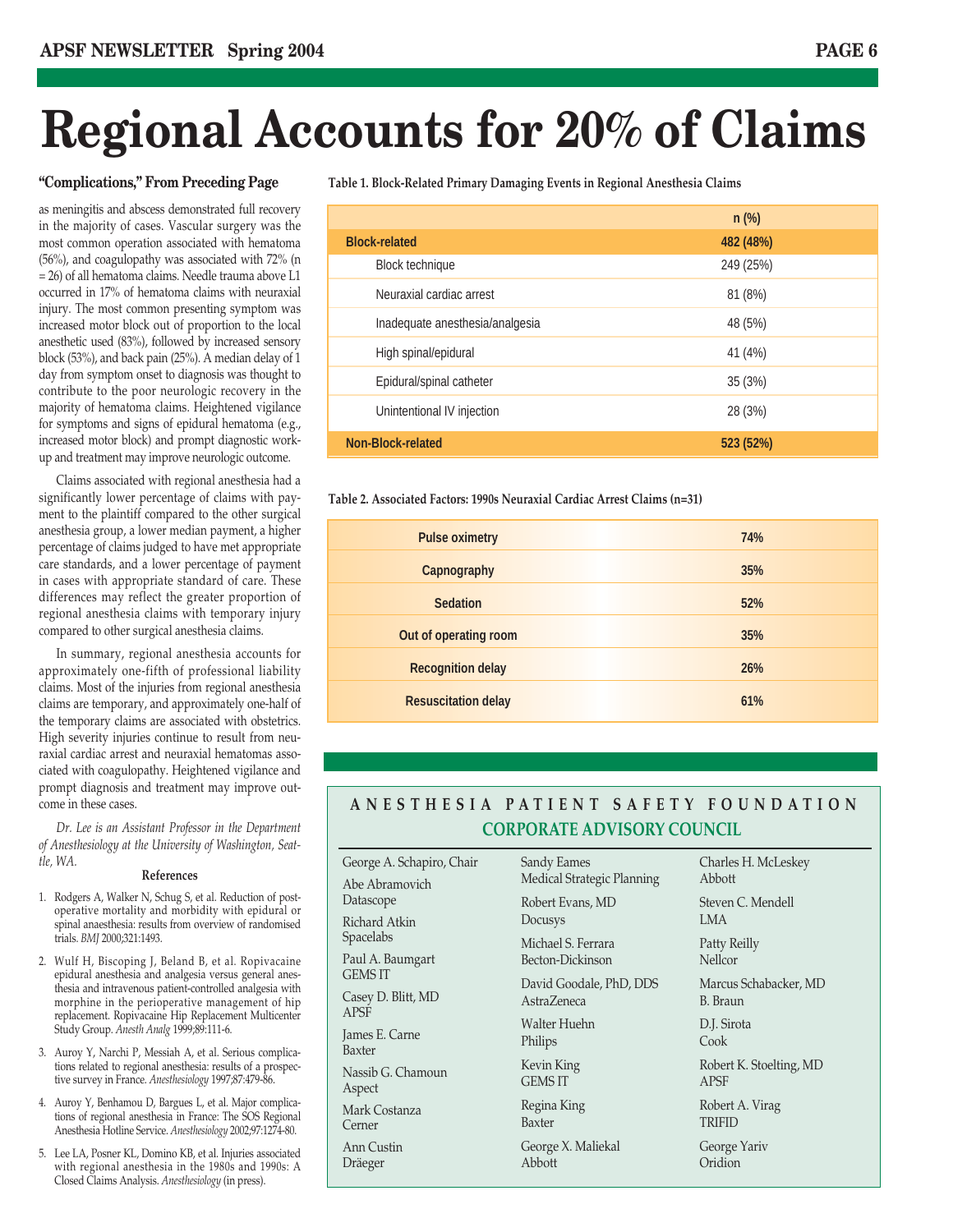

*Burton A. Dole, former Vice President of the Anesthesia Patient Safety Foundation.*

### *Burton Dole Becomes Largest Individual APSF Donor*

Burton A. Dole, former Vice President of the Anesthesia Patient Safety Foundation, has made yet another important contribution to the APSF. Mr. Dole has designated the APSF to be the recipient of a \$200,000 contribution upon the settlement of his estate. This tremendously generous example of planned giving is appreciated by the APSF Executive Committee. Mr. Dole hopes that his gift will serve as an example for others to follow when contemplating estate planning.

Burt was a founding member of the APSF. The Puritan-Bennett company, of which Burt was the CEO at the time, gave the APSF \$300,000 in startup funds. The Parker B. Francis Foundation, the charitable arm of the founder of Puritan-Bennett, also gave \$300,000 as a founding grant. Burt has served as APSF Treasurer, as well as Vice President, and received the first APSF award for service to this organization in 1997. He retired from the APSF Executive Committee in 2002, but remains on the Board of Directors. His career has been a shining example of a life devoted to helping others and insuring patient safety. *Thank you, Mr. Dole.*

#### **Erratum**

On page 58 of the Winter 2003-04 issue of this *Newsletter*, credit to Dr. C.F. Ward, San Diego, CA was omitted from his letter entitled "Power Interruption: Still A Major Safety Disruption." We apologize for this oversight, and appreciate Dr. Ward's thoughtful contribution to the *APSF Newsletter*.

## **Outcome References Support Need for More Research**

#### **"Outcome," From Page 4**

- 3. Lennmarken C, Lindholm ML, Greenwald SD, Sandin R. Confirmation that low intraoperative BIS levels predict increased risk of postoperative mortality. *Anesthesiology* 2003;99(Suppl):A303.
- 4. Mangano DT, Layug EL, Wallace A, Tateo I. Effect of atenolol on mortality and cardiovascular morbidity after noncardiac surgery. Multicenter Study of Perioperative Ischemia Research Group. *N Engl J Med* 1996;335:1713-20.
- 5. McBride WT, Armstrong MA, McBride SJ. Immunomodulation: an important concept in modern anaesthesia. *Anaesthesia* 1996;51:465-73.
- 6. Salo M. Effects of anaesthesia and surgery on the immune response. *Acta Anaesthesiol Scand* 1992;36:201-20.
- 7. Ross R. Atherosclerosis?an inflammatory disease. *N Engl J Med* 1999;340:115-26.
- 8. Libby P. Inflammation in atherosclerosis. *Nature* 2002;420:868-74.
- 9. Lefer AM, Scalia R, Lefer DJ. Vascular effects of HMG CoA-reductase inhibitors (statins) unrelated to cholesterol lowering: new concepts for cardiovascular disease. *Cardiovasc Res* 2001;49:281-7.
- 10. Poldermans D, Bax JJ, Kertai MD, et al. Statins are associated with a reduced incidence of perioperative mortality in patients undergoing major noncardiac vascular surgery. *Circulation* 2003;107:1848-51.
- 11. Coussens LM, Werb Z. Inflammation and cancer. *Nature* 2002;420:860-7.
- 12. Baron JA, Sandler RS. Nonsteroidal anti-inflammatory drugs and cancer prevention. *Annu Rev Med* 2000;51:511- 23.
- 13. Tomasdottir H, Hjartarson H, Ricksten A, et al. Tumor necrosis factor gene polymorphism is associated with enhanced systemic inflammatory response and increased cardiopulmonary morbidity after cardiac surgery. *Anesth Analg* 2003;97:944-9.
- 14. Auerbach AD, Goldman L. Beta-blockers and reduction of cardiac events in noncardiac surgery: clinical applications. *JAMA* 2002;287:435-44.
- 15. Jenkins NP, Keevil BG, Hutchinson IV, Brooks NH. Beta-blockers are associated with lower C-reactive protein concentrations in patients with coronary artery disease. *Am J Med* 2002;112:269-74.
- 16. Anzai T, Yoshikawa T, Takahashi T, et al. Early use of beta-blockers is associated with attenuation of serum Creactive protein elevation and favorable short-term prognosis after acute myocardial infarction. *Cardiology* 2003;99:47-53.
- 17. Vallejo R, Hord ED, Barna SA, et al. Perioperative immunosuppression in cancer patients. *J Environ Pathol Toxicol Oncol* 2003;22:139-46.
- 18. Tsuchiya Y, Sawada S, Yoshioka I, et al. Increased surgical stress promotes tumor metastasis. *Surgery* 2003;133:547-55.
- 19. Moudgil GC, Singal DP. Halothane and isoflurane enhance melanoma tumor metastasis in mice. *Can J Anaesth* 1997;44:90-4.
- 20. Page GG, Ben-Eliyahu S. The immune-suppressive nature of pain. *Semin Oncol Nurs* 1997;13:10-5.
- 21. Maes M, Song C, Lin A, et al. The effects of psychological stress on humans: increased production of proinflammatory cytokines and a Th1-like response in stress-induced anxiety. *Cytokine* 1998;10:313-8.
- 22. Bierhaus A, Wolf J, Andrassy M, et al. A mechanism converting psychosocial stress into mononuclear cell activation. *Proc Natl Acad Sci U S A* 2003;100:1920-5.23. Royster RL. Perioperative beta-blockade can reduce morbidity and mortality. *APSF Newsletter* 2002;17:21,23.
- 24. Royster RL. Perioperative beta-blockade II: practical clinical application *APSF Newsletter* 2002;17:54.
- 25. Sessler DI. Mild perioperative hypothermia. *N Engl J Med* 1997;336:1730-7.
- 26. Frank SM, Higgins MS, Breslow MJ, et al. The catecholamine, cortisol, and hemodynamic responses to mild perioperative hypothermia. A randomized clinical trial. *Anesthesiology* 1995;82:83-93.
- 27. Beilin B, Shavit Y, Razumovsky J, et al. Effects of mild perioperative hypothermia on cellular immune responses. *Anesthesiology* 1998;89:1133-40.
- 28. Schneemilch CE, Band U. Release of pro- and antiinflammatory cytokines during different anesthesia procedures. *Anaesthesiol Reanim* 2001;26:4-10.
- 29. Crozier TA, Muller JE, Quittkat D, et al. Effect of anaesthesia on the cytokine response to abdominal surgery. *Br J Anaesth* 1994;72:280-5.
- 30. Matsuoka H, Kurosawa S, Horinouchi T, et al. Inhalation anesthetics induce apoptosis in normal peripheral lymphocytes in vitro. *Anesthesiology* 2001;95:1467-72.
- 31. Karabiyik L, Sardas S, Polat U, et al. Comparison of genotoxicity of sevoflurance and isoflurance in human lymphocytes studied in vivo using the comet assay. *Mutat Res* 2001;492:99-107.
- 32. Brand JM, Kirchner H, Poppe C, Schmucker P. The effects of general anesthesia on human peripheral immune cell distribution and cytokine production. *Clin Immunol Immunopathol* 1997;83:190-4.
- 33. Corsi M, Mariconti P, Calvillo L, et al. Influence of inhalational, neuroleptic and local anaesthesia on lymphocyte subset distribution. *Int J Tissue React* 1995;17:211-7.
- 34. Stanski DR. Monitoring depth of anesthesia. In: Miller RD, ed. Anesthesia, 5th ed. New York: Churchill Livingstone, 2000: 1087-116.
- 35. Recart A, Gasanova I, White PF, et al. The effect of cerebral monitoring on recovery after general anesthesia: a comparison of the auditory evoked potential and bispectral index device with standard clinical practice. *Anesth Analg* 2003;97:1667-74.
- 36. Luginbuhl M, Wuthrich S, Petersen-Felix S, et al. Different benefit of bispectal index (BIS) in desflurane and propofol anesthesia. *Acta Anaesthesiol Scand* 2003;47:165- 73.
- 37. Guignard B, Coste C, Menigaux C, Chauvin M. Reduced isoflurane consumption with bispectral index monitoring. *Acta Anaesthesiol Scand* 2001;45:308-14.
- 38. Ridker PM, Morrow DA. C-Reactive Protein, inflammation, and coronary risk. *Cardiol Clin* 2003;21:315-25.
- 39. Brennan ML, Penn MS, Van Lente F, et al. Prognostic value of myeloperoxidase in patients with chest pain. *N Engl J Med* 2003;349:1595-604.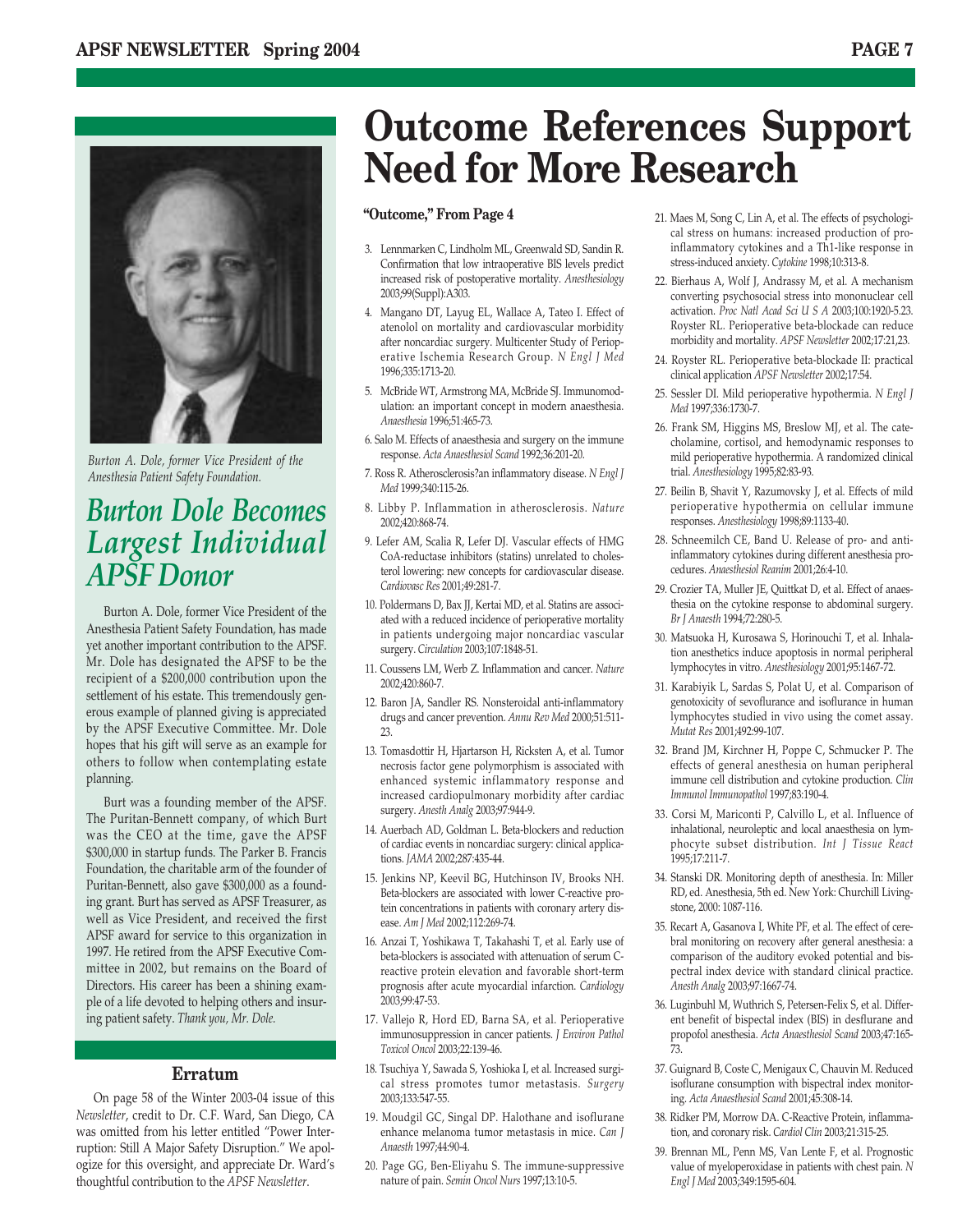# **Misplaced Valve Poses Potential Hazard**



*Michael Olympio, MD, Chair of the APSF Committee on Technology and Co-Founder of the SIRS Initiative.*

### **The APSF is pleased to announce an important new technology initiative**

which will appear as a regular column in the *APSF Newsletter*. This feature is entitled "Dear SIRS" and refers to the Safety Information Response System. The purpose of this column is to expeditiously communicate technology-related safety concerns raised by our readers, with input and responses from manufacturers and industry representatives. This process was developed by Drs. Michael Olympio, Chair of the Committee on Technology, and Robert Morell, Editor of this newsletter. Dr. Olympio is overseeing the column and coordinating the readers' inquiries and the responses from industry. "Dear SIRS" makes its debut in this issue with an important safety concern raised by James M. Berry, MD, and Steve Blanks, CRNA, from Vanderbilt University Medical Center.

### **Dear** *SIRS***:**

We have discovered what we believe to be an error in the assembly of 9 Datex-Ohmeda Aestiva anesthesia machines recently delivered and installed which, if not detected, has the potential to cause injury to anesthetized patients.

The problem is in the AGSS (active gas scavenging system) option which produces, when the evacuation hose becomes occluded, sustained airway pressures (PEEP) of up to 40 cm. This condition is exacerbated by high fresh gas flows and when mechanical ventilation is in use.

The AGSS is designed to have an opening in the bottom of a plastic receiver, providing relief of both positive and negative excess pressures. In what appears to be an assembly error, a negative pressure relief valve (similar to a circle system one-way valve) was installed in this opening (see photos 1 and 2). This provided relief of excess negative pressure (too much evacuation suction), but no positive pressure relief. This valve is used appropriately in the passive system, but the passive system also has a positive pressure relief in the upper portion of the receiver unit. Our best explanation is that the receiver assembly is composed of a top and a bottom section. We were (possibly) delivered units with the top receiver half from an active system and the bottom half from a passive system.

No injury has occurred in our institution as a result of this incident, but this discovery followed a number of our anesthesia staff reporting unusual venti-



lator behavior which we subsequently traced to low evacuation flows. The most dramatic incident was when, after a bed rolled over a gas scavenging hose, the Aestiva ventilator immediately stopped cycling in mid-exhalation. The evacuation hose (color coded purple) is equipped with a needle valve which is adjusted to provide moderate flows (as shown by a small ball indicator on the side of the absorber assembly). The presence of the mis-assembled scavenging receiver may be detected either by a temporary ventilator failure when the evacuation hose is manually occluded (hand crimped) or by gross fluctuations of the ball indicator during normal ventilator cycling.

The Datex-Ohmeda company has been prompt and thorough in their response to this incident. They are in the process of identifying AGSS equipped units that may have been assembled incorrectly and are currently pursuing action to remedy this situation.

*James M. Berry, MD Professor Steve Blanks, CRNA Chief CRNA*

*Nashville, TN*



*Photo 1. Bottom view of the active scavenging reservoir without valve (correct configuration).*



*Photo 2. Bottom view of the active scavenging reservoir with valve in place (incorrect configuration).*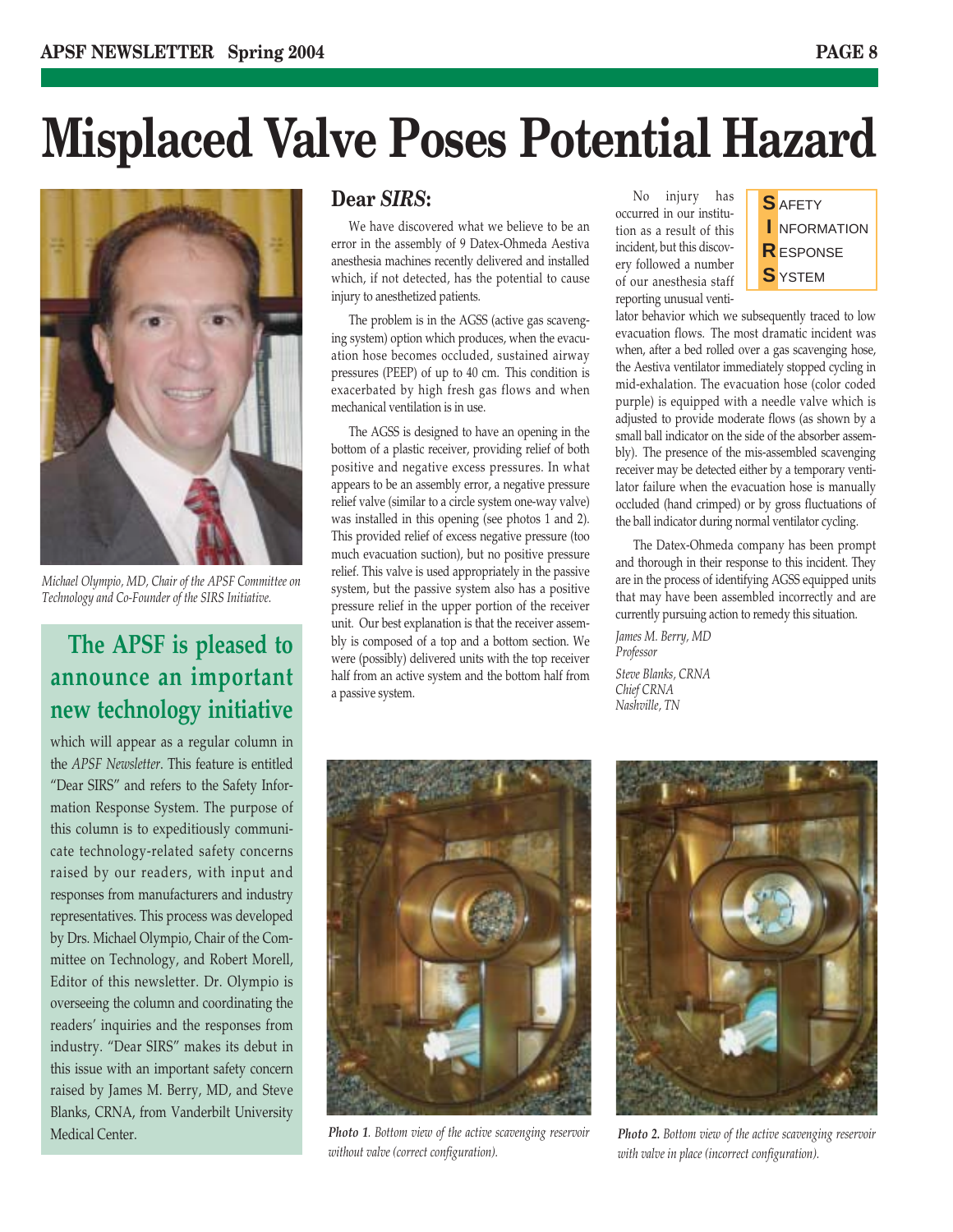# **Manufacturer Provides Prompt Response**

*(In Reply)* 

### **Dear** *SIRS***:**

Datex-Ohmeda would like to thank the *APSF Newsletter* for the opportunity to respond to the letter by Berry and Blanks.

The authors have correctly identified the root cause of the rising airway pressure encountered in some of their Aestiva anesthesia machines. There are two options for gas scavenging in the Aestiva. One is passive and the other, the option used by the authors, is an active system that uses vacuum to remove the scavenged gases from the patient circuit and from the ventilator drive system.

The AGSS units that were assembled incorrectly had a valve normally used for the passive systems installed in the base of the AGSS unit. The presence of this valve prevented excessive gases within the AGSS from escaping when the vacuum outflow was occluded, as described by the authors.

Datex-Ohmeda has identified the cause of the incorrect assembly and has instituted changes in the assembly process to avoid a repeat of this error. In addition, there is now an additional test of the AGSS to verify that all units have the correct valves in place. Datex-Ohmeda has also identified the entire population of AGSS units that may have been assembled incorrectly, has identified the location of the entire suspect population, and has begun an active Field Action to check the AGSS units, verify **Bottom View of Active Scavenging Reservoir**



*permission from Datex-Ohmeda, Madison, WI*

*Drawing of the bottom view of the active scavenging reservoir without the valve (correct configuration).*

their proper manufacture and assure that any occlusion of the AGSS exhaust hoses will not produce a rise in the system airway pressure in the future.

*Michael Mitton Director of Clinical Affairs Datex-Ohmeda, now a part of GE Medical Systems*

*George A. Schapiro, Executive Vice President and member of the Executive Committee of the Board of Directors of APSF.*

### *APSF Spotlight APSF Executive Vice President George A. Shapiro*

George A. Schapiro, Executive Vice President of APSF since October 2003, also serves on the Executive Committee of the Board of Directors. He first served on the Board from 1985 to 1991. He has been active in strengthening the APSF Corporate Advisory Council since its inception and served in the late 1980s as Chairman of the APSF Development Committee. He is a management consultant to or a member of the Board of Directors of a number of technology companies, most of which concentrate in medical device businesses. From 1992 to 2001 he served as Interim CEO for six medical device, industrial technology, and biotech companies. From 1976 to 1991, he was President and CEO of Andros Incorporated, supplier of gas analyzers to the patient monitoring industry. From 1969 to 1976, he was with the Hewlett-Packard Company where from 1974 to 1976, he was responsible for the Patient Monitoring product line (now part of Philips Medical Systems) on a world-wide basis.

*2005 APSF Grant Applications Due June 14, 2004*

*See the APSF Website at apsf.org for details!*

## **Letter to the Editor: Spinal Anesthesia in the 21st Century?**

#### **To the Editor:**

I read with interest the letter by Dr. J. Antonio Aldrete in your Winter *APSF Newsletter*.1 He summarized some important aspects of potential problems with drugs and spinal anesthesia. Drugs can certainly cause damage, but one should not forget that unwanted material can also be introduced inadvertently into the subarachnoid space, e.g., a hair follicle.2

*John Brock-Utne MD, PhD Stanford, CA* 

#### **References**

- 1. Aldrete JA. Reader questions safety of spinal anesthesia (letter). APSF Newsletter 2003-04;18:60.
- 2. Brock-Utne JG, Mankowitz E, Kallichurum S, Downing JW. Hair follicle introduced into the subarachnoid space during spinal anesthesia: a case report. Anesth Analg 1981;60:694-5.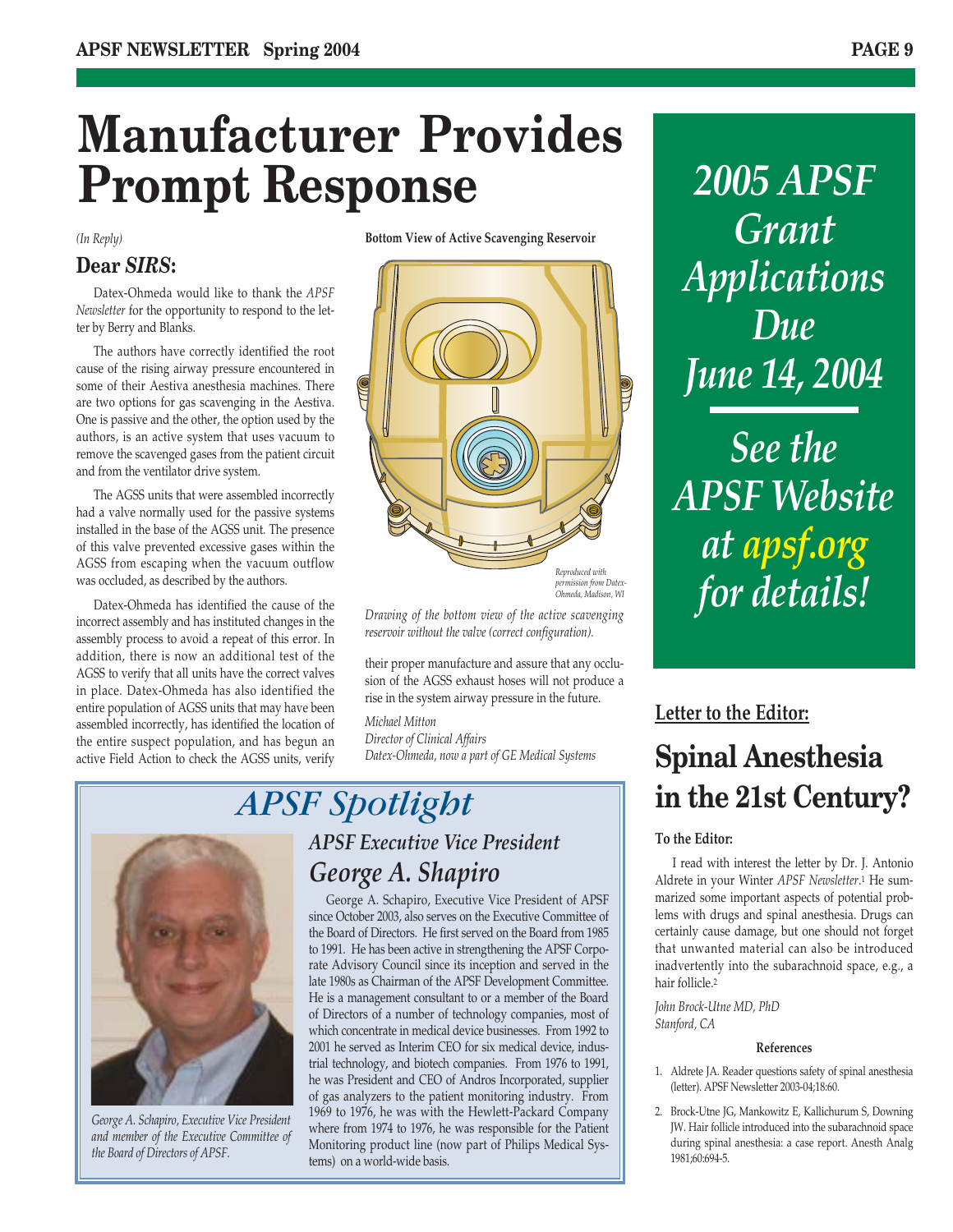## **APSF Scientific Grant Program: Improving Patient Safety Through Research Funding**

#### *by Karen L. Posner, PhD*

As part of its objective to enhance anesthesia patient safety, the APSF has been providing funding for patient safety research since 1987. The grant program started at a time when funding for patient safety research was virtually non-existent. The objective of the grant program was (and still is) to stimulate studies leading to prevention of mortality and morbidity resulting from anesthesia mishaps. Priority is given to studies that address problems affecting relatively healthy patients or studies that are broadly applicable and promise improved methods of patient safety with a defined and direct path to implementation into clinical care. Priority is also given to studies investigating innovative methods of education and training to improve patient safety.

The APSF Scientific Evaluation Committee conducted a comprehensive evaluation of the APSF Grant Program. This evaluation included a survey of prior grant applicants plus a literature search and grant applicant survey to create a comprehensive list of publications stimulated by the APSF Grant Program.

Between 1987 and 2001, a total of 272 researchers applied for funding for 347 patient safety research projects through the APSF Grant Program. An average of 23 projects were reviewed by the APSF Scientific Evaluation Committee annually. APSF funding was restricted to 2-3 grants per year. Over the first 15 years of the APSF Grant Program, 48 projects received funding from the APSF, for a funding rate of approximately 1 in 7 applications. An anonymous survey was sent to all prior applicants who could be located (237). Responses were received from 95 prior applicants (40%), including 33 who received APSF funding (69% response rate), and 84 who did not receive funding (33% response rate).

#### **Evaluation Results**

#### *Stimulating Patient Safety Research*

The APSF is meeting its goal of stimulating anesthesia patient safety research. The APSF funded 48 patient safety projects. Nearly all funded studies were completed, with 88% resulting in publications. Two-thirds of grant recipients who responded to the survey indicated that they went on to conduct additional research along the same line of inquiry as their APSF grant. Half received additional funding, totaling over \$11 million. There is also evidence that the APSF Grant Program may have stimulated research beyond the projects directly funded by APSF. Nearly half of survey respondents who did not receive APSF funding for their projects went on to complete their projects, with 31% indicating that the APSF application process helped them get started. Most of those applicants still actively conduct anesthesia research.

"The APSF funding opened the doors for significant research support. Three PhD students on the project are now designing medical devices for the anesthesia industry. A fourth student is developing software for a hospital corporation."

The survey showed a relatively good match between the stated APSF priority research areas, applications, and grant funding. Survey respondents were asked to classify their applications according to APSF research priority areas. The APSF priority research areas that were most commonly funded are illustrated in Figure 1 and include

- Identification of predictors of patients at increased risk for mishaps (40% of applications, 48% of funded studies)
- New clinical methods for prevention or early diagnosis of mishaps (28% of applications, 21% of funded studies)
- Evaluation of new or re-evaluation of old technologies for prevention and diagnosis of mishaps (28% of applications, 15% of funded studies)
- Development of innovative methods for study of low-frequency events (20% of applications, 30% of funded studies)
- Innovative methods of education and training in safety (11% of applications, 18% of funded studies).

Survey responses showed that applications and funded studies were not restricted to a focus on relatively healthy patients. Survey respondents reported that their applications and funded studies were nearly evenly split between a focus on relatively healthy patients (28% of applications; 30% of funded studies) and special patient populations such as pediatrics or the elderly (29% of applications; 30% of funded studies).

#### **See "Grant Program," Next Page**



*Figure 1. Most commonly funded research areas.*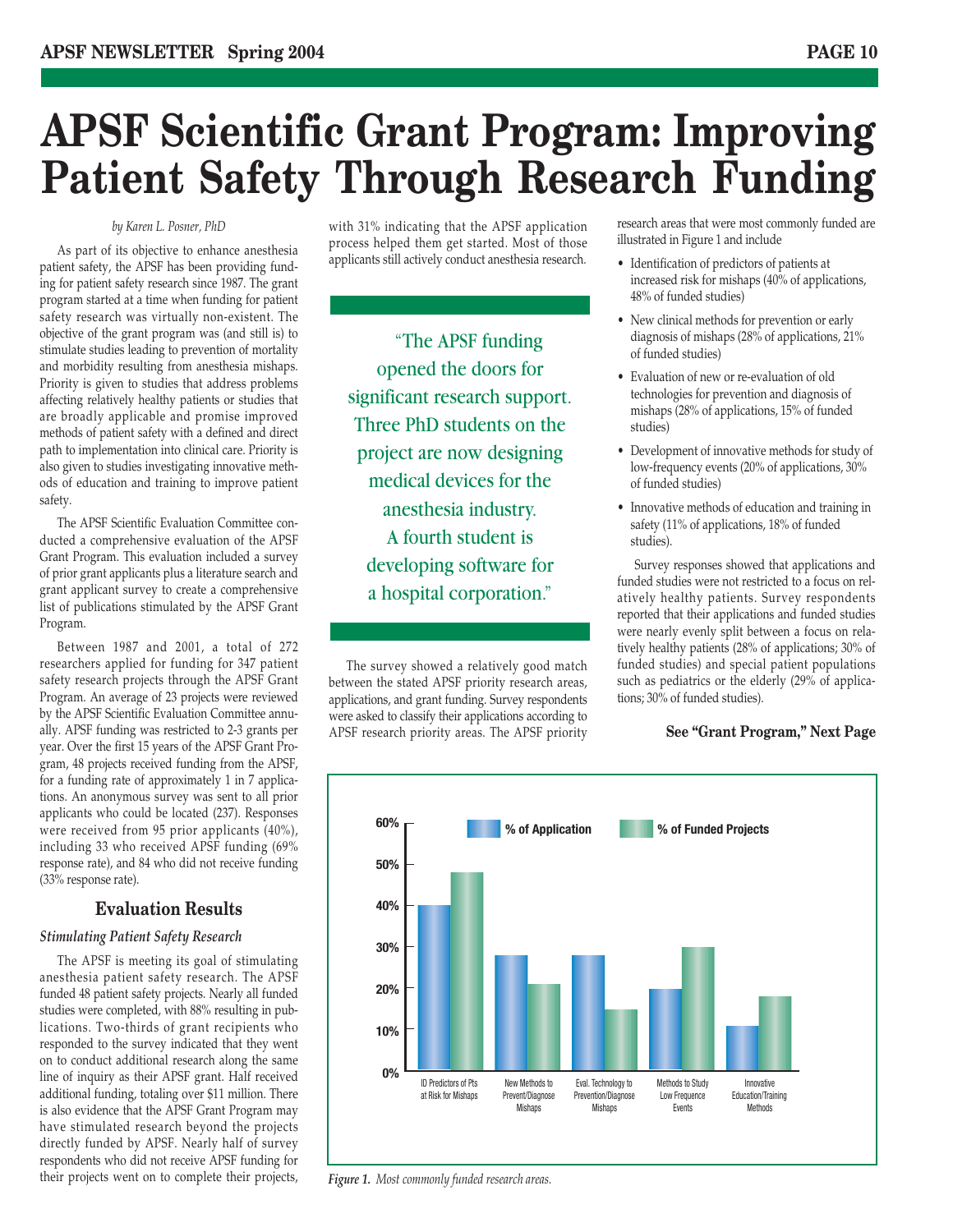# **48 Projects Result in 214 Publications**

#### **"Grant Program," From Preceding Page**

The APSF Grant Program lists a number of safety topics appropriate for APSF funding. Applicants classified their projects into multiple categories. The most common topics of projects are shown in Figure 2 and include

- Outcomes or incident measurement (38% of applications, 42% of funded studies)
- Monitoring, effectiveness, or injury prevention (36% of applications, 21% of funded studies)
- Risk assessment or risk factors (29% of applications, 39% of funded studies)
- Human factors or performance (27% of applications, 39% of funded studies)
- Prevention of a specific complication or injury (25% of applications, 30% of funded studies)
- Simulation or computer modeling (15% of applications, 30% of funded studies).

Most funded studies involved clinical trials, non-clinical research involving human subjects, database analysis or simulation, or computer modeling. Few applications or funded studies involved laboratory, bench science, or medical records review.

#### *Improving Patient Safety*

Grant recipients reported that the APSF Grant Program had a positive impact on patient safety in anesthesia and beyond. This impact consisted of direct improvements in anesthesia patient safety as well as enhancement of careers in patient safety research that would contribute toward additional patient safety improvements.

APSF grant funding was instrumental in development of successful careers in anesthesia patient safety research for APSF funded investigators as well as other research team members. Grant recipients commented that the APSF was the only funding source for patient safety research in the early years of the program. As one respondent aptly stated, "Without the APSF, I would never have been able to become a successful patient safety researcher since pre-IOM report there were really no other sources of funding for anesthesia patient safety research." Many respondents commented on the importance of APSF funding as "seed money" that led to careers and additional funding for patient safety research. One respondent commented, "APSF funding created an active research team. One member has developed an innovative ICU ventilator. Another directs a simulation center. A third has developed a respiratory monitor for anesthesia. I have continued in anesthesia research for 15 years." Another respondent commented that, "The APSF funding opened the doors for significant research support. Three PhD students on the project are now designing medical devices for the anesthesia industry. A fourth student is developing software for a hospital corporation." Another respondent's comments are representative of many others, "Impossible to have done this work without APSF funding . . . (it) made me a permanent patient safety researcher."

Many projects funded through the APSF Grant Program led to direct improvements in anesthesia patient safety. The APSF Grant Program was instrumental in development of simulators for anesthesia, ACLS, critical care, hemodynamics, sedation, and bioterrorism management. Funding of APSF pro-



jects legitimized human factors research in clinical anesthesia, introduced human factors and crisis resource management (CRM) concepts and training in anesthesia and medicine, improved risk analysis methodology and the transfer of these methods to other fields such as trauma care and medical devices, and raised public policy issues regarding sleep and work schedules for residents. APSF funding has influenced device development including anesthesia workstations, ICU ventilators, respiratory monitors, and simulation devices, as well as contributing toward new ways of processing signals and displaying clinical data on monitors. APSF-funded researchers commented on other specific clinical safety contributions resulting from their APSF funded projects. These researchers reported that the APSF Grant Program:

- Was largely responsible for making perioperative normothermia a standard of care
- Raised awareness of postoperative cognitive deficit after non-cardiac surgery and in elderly patients
- Confirmed safety and cost-effectiveness of fasttrack cardiac anesthesia
- Reduced concerns about pediatric URI history and risk of airway complications during and after general anesthesia
- Reduced concerns about the need for ambulatory patients to void before discharge
- Influenced ASA practice parameters and perioperative practices
- Raised awareness of the need to review anesthetic emergency protocols.

### **Publication and Dissemination of Anesthesia Patient Safety Research Results**

Nearly all studies funded through the APSF Grant Program resulted in publication of their results. Only 2 studies funded prior to 1999 did not result in any publications. In addition to publication of APSF-funded project results, APSF funding contributed to additional publications beyond the initial project reporting. The 48 projects funded through the APSF Grant Program have resulted in publication of 214 publications that incorporate or discuss APSF-funded project results.

#### *Criticisms of the APSF Grant Program*

It is not surprising that few prior APSF Grant Program applicants who did not received APSF funding for their projects responded to the survey. Among the 84 responses were a number of comments indicating areas for improvement in the program. Most comments addressed feedback on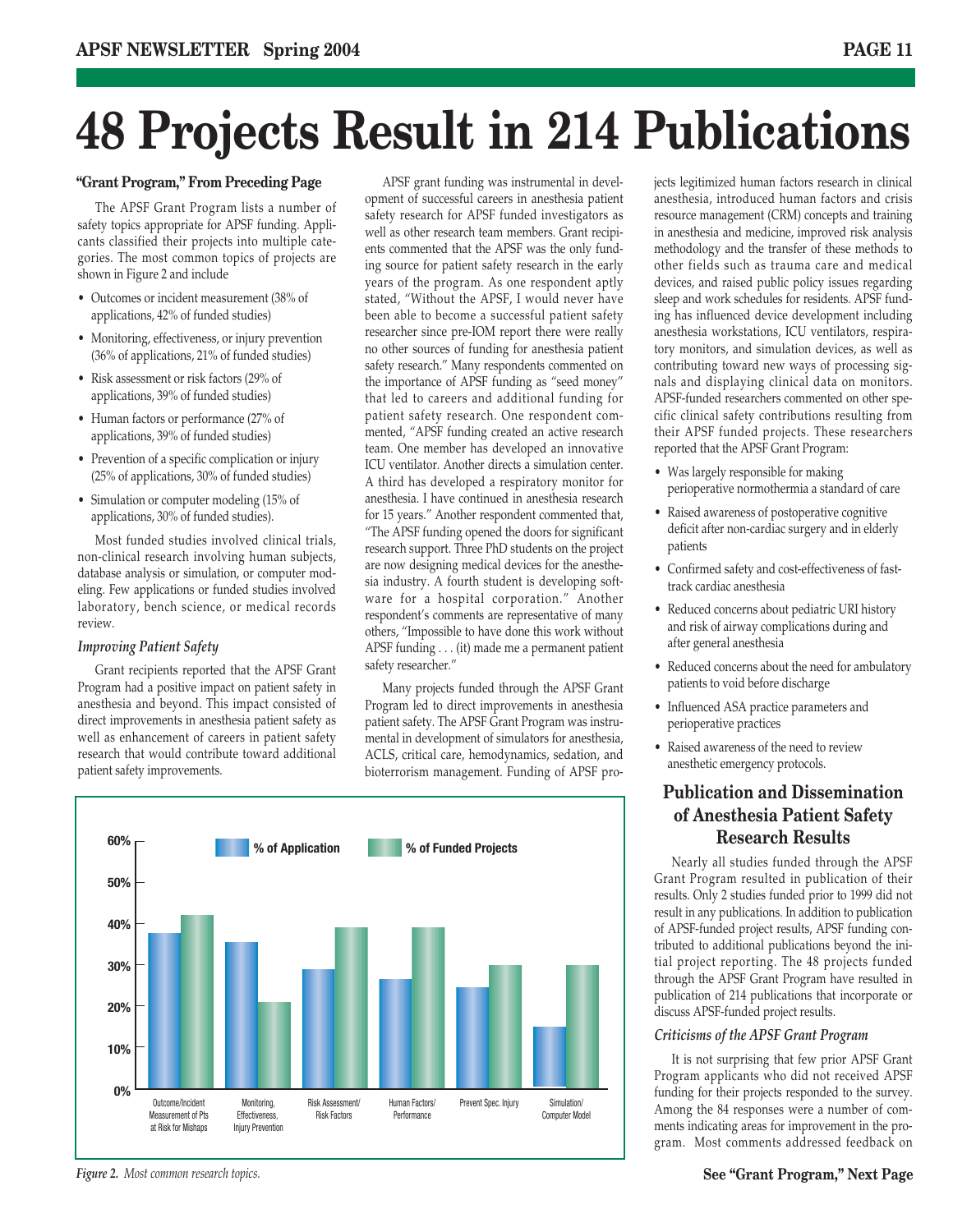## **Letter to the Editor Barium …** *Is It Time to Say Goodbye?*

#### **To the Editor:**

Recent reports of circuit fires following exposure of sevoflurane to desiccated carbon dioxide absorbent has refocused attention on the risks associated with volatile anesthetics. Volatile anesthetics have been in use for more than 150 years, and it is surprising to many clinicians when "new" complications seem to come to light every few years. In the past 20 years, carbon dioxide absorbents have been implicated in a number of these complications. Although we perform daily machine and circuit checks, and most of us have a good working knowledge of how our machines and ventilators work, the CO<sub>2</sub> absorbent rarely gets much attention, unless of course, its color changes, marking exhaustion of its  $CO<sub>2</sub>$  absorbing capability.

One of the job descriptions of an anesthesiologist is that of trend watcher, and a trend involving barium-containing  $CO<sub>2</sub>$  absorbers has slowly come to light. Exposure of sevoflurane to  $CO<sub>2</sub>$  absorbent results in Compound A formation. Desflurane is associated with carbon monoxide formation when exposed to desiccated  $CO<sub>2</sub>$  absorbent, and the recent case reports of extreme heat during sevoflurane use have all been associated with the exposure of agent to  $CO<sub>2</sub>$  absorbent. All of these risks are increased when barium is the basis of the  $CO<sub>2</sub>$ absorbent:

- Barium-based absorber dehydration increases the concentration of Compound A; whereas soda lime dehydration decreases it.1
- Desiccated barium-based absorbers are associated with a nearly 7-fold increase in carbon monoxide production (11600 ppm vs. 1800 ppm) versus soda lime when exposed to clinically used concentrations of desflurane.2
- All of the 4 reported cases of circuit fires associated with sevoflurane and dessicated  $CO<sub>2</sub>$ absorbent involved barium, and a recent laboratory report described how the  $CO<sub>2</sub>$ absorber canister exploded and burst into flames when dehydrated barium-based absorber was exposed to sevoflurane.3

Barium and soda lime neutralize exhaled  $CO<sub>2</sub>$ via an exothermic reaction with a strong base: the former via barium hydroxide, and soda lime via sodium and potassium hydroxide. Both have

### *Improved APSF website:* **www.apsf.org**

approximately equal absorbing capabilities, and their cost is similar. Amsorb, a newer agent which contains neither potassium, barium, nor sodium has been proposed as a safer alternative, but it has not yet reached wide market acceptance.

The history of anesthesia is littered with products that fell out of practice for reasons of risk to patient safety. We no longer use ether or cyclopropane due to the risk of explosion. We no longer use hanging bellows due to the risks of decreased circuit leak detection. We no longer use droperidol due to the risk of QT prolongation. All, however, fell out of practice only when better substitutes were available. Soda lime is an excellent  $CO<sub>2</sub>$ absorbent and is as efficient as barium-containing absorbers; however, soda lime is less likely to be associated with these rare but real risks when used with the newer volatile anesthetics. It is time to reassess our use of this product, and add it to our list of anesthesia museum pieces.

*Roy G. Soto, MD Tampa, FL*

#### **References**

- 1. Eger EI, Ion P, Laster M, Weiskopf R. Baralyme dehydration increases and soda lime dehydration decreases the concentration of compound A resulting from sevoflurane degradation in a standard anesthetic circuit. *Anesth Analg* 1997;85:892-8.
- 2. Fang Z, Eger E, Laster M, et al. Carbon monoxide production from degradation of desflurane, enflurane, isoflurane, halothane, and sevoflurane by soda lime and baralyme. *Anesth Analg* 1995;80:1187-93.
- 3. Holak E, Mei D, Dunning M, et al. Carbon monoxide production from sevofluration breakdown: modeling of exposures under clinical conditions. *Anesth Analg* 2003;96:757-64.

### **APSF Executive Committee Invites Collaboration**

From time to time the Anesthesia Patient Safety Foundation reconfirms its commitment of working with all who devote their energies to making anesthesia as safe as humanly possible. Thus, the Foundation invites collaboration from all who administer anesthesia, and all who provide the settings in which anesthesia is practiced, all individuals and all organizations who, through their work, affect the safety of patients receiving anesthesia. All will find us eager to listen to their suggestions and to work with them toward the common goal of safe anesthesia for all patients.

*Your APSF President -* 

#### **"Grant Program," From Preceding Page**

*Robert K. Stoelting, MD*

applications. Other comments addressed clarity (or lack of clarity) regarding funding priorities and disagreement with APSF priorities or focus.

The most common criticisms of the program concerned feedback on unsuccessful applications. Of the 84 applicants not receiving APSF funding who responded to the survey, 9 received either no feedback on their applications or felt the feedback they did receive was not useful. Other respondents felt the APSF should clarify its research interests and perhaps broaden them. Some applicants felt misunderstood, including applicants who received funding for their projects from other sources.

The APSF Scientific Evaluation Committee has recently revised its grant guidelines to include more information on application scoring. An attempt has been made to improve the quality of feedback provided to unsuccessful applicants. These changes may address some of the criticisms expressed by survey respondents.

#### **Conclusions**

Over its first 15 years, the APSF Grant Program has stimulated anesthesia patient safety research directly through project funding and indirectly by stimulating careers in anesthesia patient safety research. Projects started with APSF funding have led to continued research in anesthesia patient safety by providing the necessary initial results as well as providing legitimacy to patient safety research. APSF-funded researchers can point out direct impacts on anesthesia patient safety as well as application to patient safety in general.

*Dr. Posner is Vice-Chair of the APSF Scientific Evaluation Committee and is a Research Associate Professor in the Department of Anesthesiology at the University of Washington in Seattle.*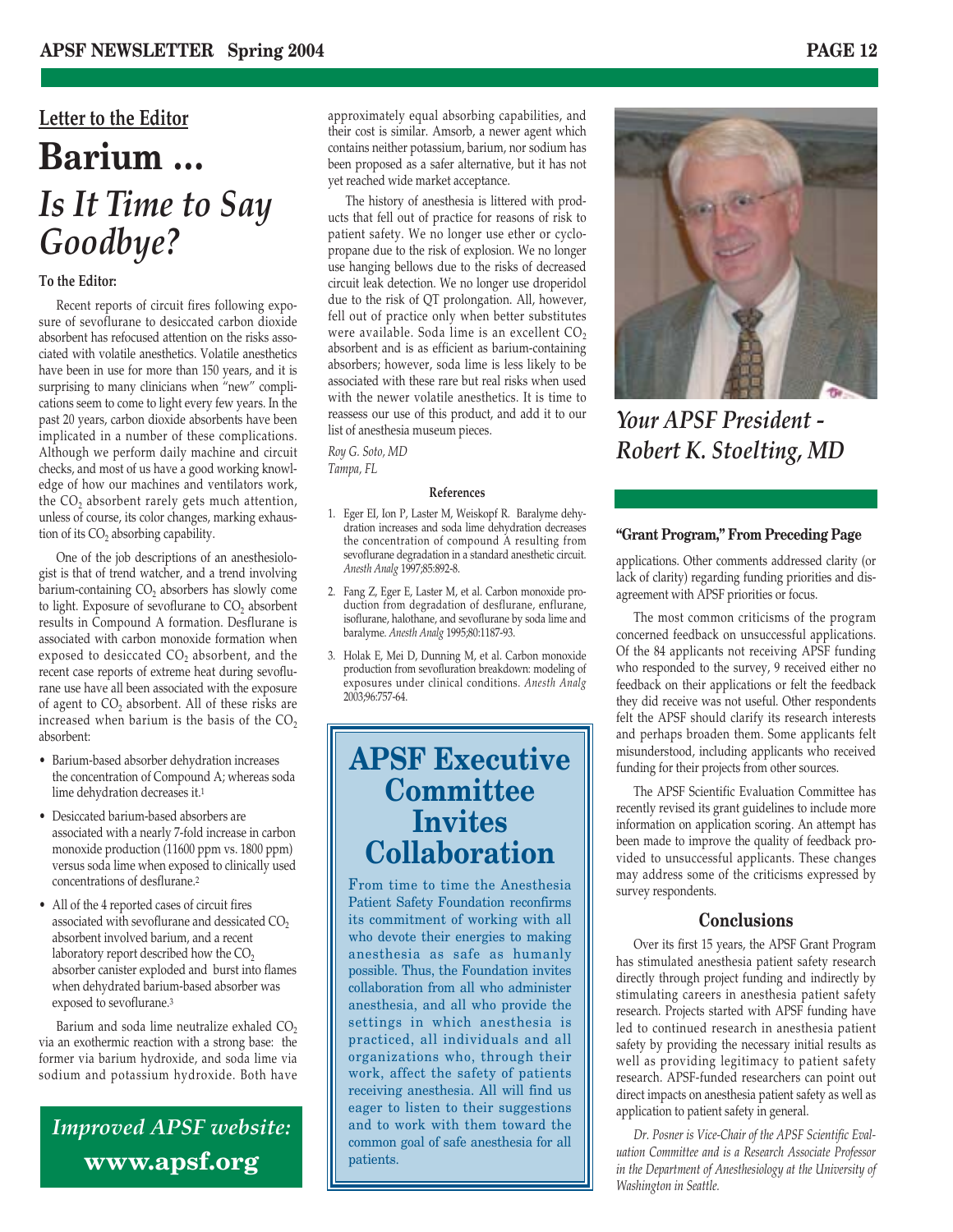

### **Community Donors**

(Includes Anesthesia Groups, Individuals, Specialty Organizations, and State Societies) **Grand Sponsor (\$5,000 And Up)** Florida Society of Anesthesiologists Indiana Society of Anesthesiologists Robert K. Stoelting, MD **Sustaining Sponsor (\$2,000 to \$4,999)** Academy of Anesthesiology Alabama Society of Anesthesiologists Anaesthesia Associates of Massachusetts Anesthesia Consultants Anesthesia Resources Management Anesthesia Service Medical Group Arizona Society of Anesthesiologists Georgia Society of Anesthesiologists Michigan Society of Anesthesiologists Nassib G. Chamoun Ohio Society of Anesthesiologists Old Pueblo Anesthesia Group Pennsylvania Society of Anesthesiologists Society of Cardiovascular Anesthesiologists Wisconsin Society of Anesthesiologists **Contributing Sponsor (\$750 to \$1,999)** Affiliated Anesthesiologists, Inc. J. Jeffrey Andrews, MD Anesthesia Associates of Columbus Anesthesia Service of Eugene, PC Arkansas Society of Anesthesiologists Asheville Anesthesia Group Association of Anesthesia Program Directors Fred W. Cheney, MD Connecticut Society of Anesthesiologists

Jeffrey B. Cooper, PhD Illinois Society of Anesthesiologists Iowa Society of Anesthesiologists Kentucky Society of Anesthesiologists Edward R. Molina-Lamas, MD Massachusetts Society of Anesthesiologists Members of the Academy of Anesthesiology Michiana Anesthesia Group Minnesota Society of Anesthesiologists Missouri Society of Anesthesiologists Robert C. Morell, MD Nebraska Society of Anesthesiologists John B. Neeld, MD Nevada Society of Anesthesiologists New Jersey State Society of Anesthesiologists Oklahoma Society of Anesthesiologists Oregon Society of Anesthesiologists Physician Anesthesia Service Ellison C. Pierce, Jr., MD Pittsburgh Anesthesia Associates Society of Academic Anesthesia Chairs Society for Ambulatory Anesthesia Society of Neurosurgical Anesthesia and Critical Care South Carolina Society of Anesthesiologists South Dakota Society of Anesthesiologists Washington State Society of Anesthesiologists West Jersey Anesthesia Associates Wisconsin Society of Anesthesiologists **Sponsor (Up to \$749)** American Society of Maxillofacial Surgeons Susan Bender, CRNA California Society of Anesthesiologists Robert A. Caplan, MD

Cardiovascular Anesthesia, LLC John C. Chatelain, MD Melvin A. Cohen, MD Colorado Society of Anesthesiologists Commonwealth Anesthesia Associates Paula A. Craigo, CRNA Deborah Dlugose, CRNA Norig Ellison, MD Barry L. Friedberg, MD Georgia Anesthesia Associates Barry M. Glazer, MD Griffin Anesthesia Associates Jonathan Griswold, MD Peter L. Hendricks, MD Dr. & Mrs. Glen E. Holley Idaho Society of Anesthesiologists Independence Anesthesia, Inc. Instream, Raleigh, NC JCAHO Sharon Rose Johnson Robert E. Johnstone, MD Kansas State Society of Anesthesiologists Scott D. Kelley, MD Susan M. Lawlor, CRNA Roger M. Litwiller, MD Maine Society of Anesthesiologists Medical Anesthesiology Consultants Corp. Roger A. Moore, MD New Hampshire Society of Anesthesiologists Beverly K. Nichols, CNRA L. Charles Novak, MD Denise O'Brien, RN Jill Oftebro, CRNA

PAR Management LLC Physician Specialists in Anesthesia Richard C. Prielipp, MD Rhode Island Society of Anesthesiologists Society for Technology in Anesthesia Society for Pediatric Anesthesia Southern Tier Anesthesiologists, PC University of Maryland Anesthesiology Assoc. Vermont Society of Anesthesiologists Virginia Society of Anesthesiologists Matthew A. Warner, MD Matthew B. Weinger, MD West Virginia Society of Anesthesiologists Dr. & Mrs. Bernard Wetchler, MD Lawrence Wobbrock, MD Woodland Anesthesia Associates **In Memorium** In memory of Normand Macdonald Bremmer, MD (Texas Society of Anesthesiologists) **In Honor of Doctor's Day 2004 (Instream, Raleigh, NC)** Critical Health Systems of SC, Lexington Practice Center Critical Health Systems of SC, Baptist Practice Center Mt. Pleasant Anesthesia, PA Anesthesia Resources of the Carolinas Dr. Ann Epting Laurinburg Anesthesia Associates Dr. Steven Schwam, MD, PA Pain Management, LLC Coastal Anesthesia Associates Coastal Carolina Cardiothoracic & Vascular Anesthesia Specialists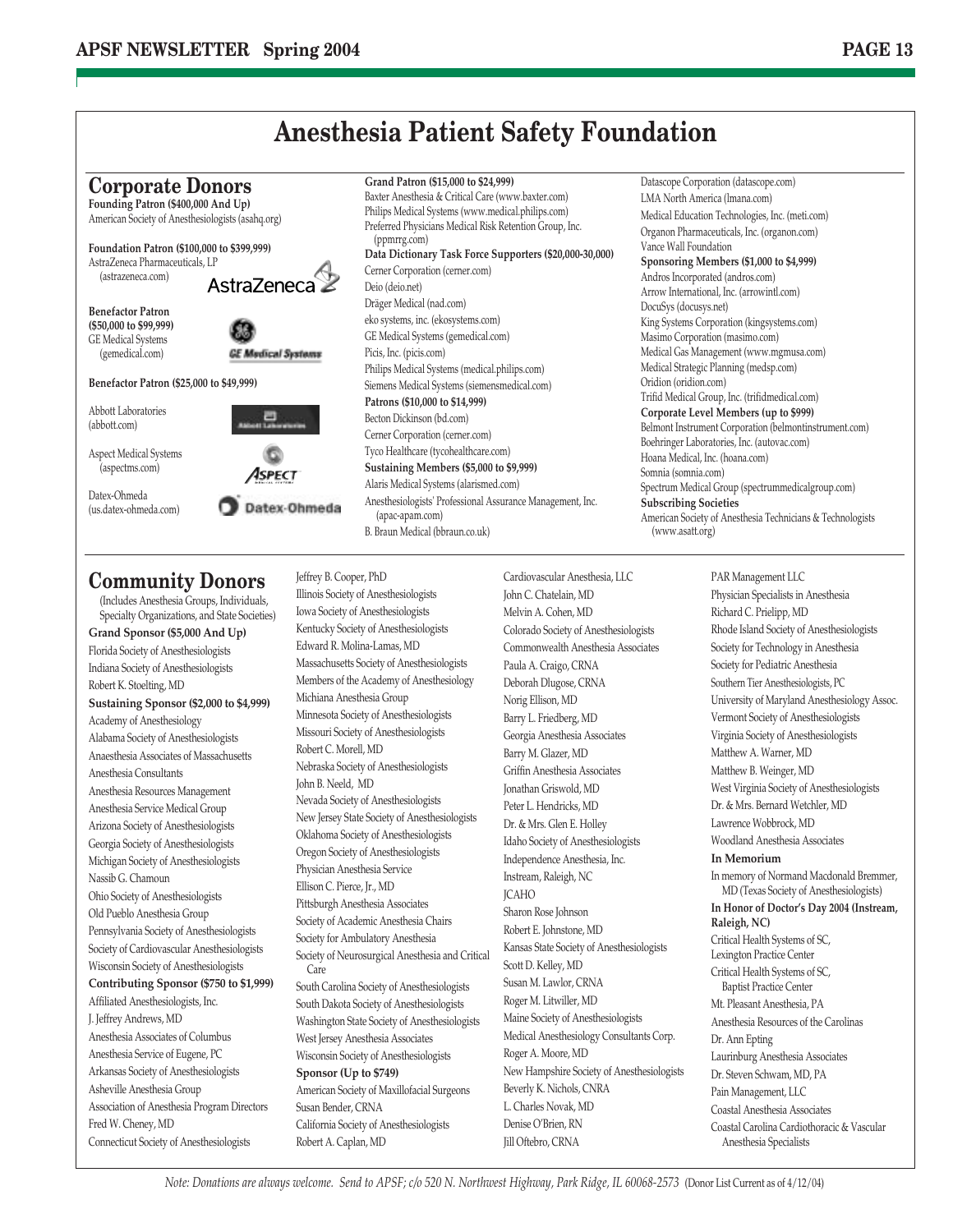# **The Safe Use of Epidural Steroid Injections**

#### *by Stephen E. Abram, MD*

Injection of suspensions of corticosteroids into or adjacent to the spinal canal is performed on a regular basis in the United States. Translaminar epidural steroid injections are performed at the lumbar, thoracic, and cervical levels. Caudal injections are done by a "single shot" needle technique as well as by fluoroscopically-guided catheters that are directed toward a particular nerve root. Transforaminal steroid injections (also known as selective nerve root blocks) are performed at nearly every spinal level. Facet joint injections of steroid and local anesthetic are performed routinely in the lumbar and cervical regions. It is not uncommon for injected material to flow into the epidural space, either through rupture of the capsule during injection or via existing capsular tears.

Neuraxial steroid injections are generally considered to be safe by physicians in the U.S. On the other hand, sensationalized reporting of a patient's claim of arachnoiditis resulting from a steroid epidural nearly resulted in abandonment of epidural steroid injections in Australia. As it turned out, the arachnoiditis had been documented on MRI prior to the procedure.

A thorough review of the literature published in 1996 reported a very low incidence of serious complications.1 Unfortunately, a literature search may not be the best method to determine the true incidence of complications. A somewhat more realistic survey of complications can be found by reviewing the report on the ASA Closed Claims Project published by Fitzgibbon et al., who found that 42% of all claims associated with chronic pain treatment were for complications related to epidural steroid injections (N=114) or facet injections (N=4).2

While closed claims analysis helps to identify the types of complications associated with neuraxial steroid injections, it fails to provide a reasonable estimate of the incidence of those complications. We do not know how many and what type of complications occurred with no malpractice claim filed, nor do we know the denominator, i.e., the total number of procedures performed. Another confounding factor is the delay in processing malpractice claims. There is often a delay of months to years in filing a claim, and it may take several years before a claim is litigated or settled. Therefore, we are unaware of most of the complications that have occurred in the past several years, during which time practice may have changed appreciably. For instance, it is likely that a higher proportion of epidural injections are now being done under fluoroscopic guidance, and more patients are treated with a transforaminal approach.

I will briefly review the types of complications that have been reported following neuraxial steroid injections and discuss methods for minimizing risk.

I have reviewed published literature, including that obtained from a Medline search subsequent to our 1996 complications review, information from the Closed Claims Analysis, as well as several cases I personally reviewed as an expert witness that have since been settled.

#### **Nerve Injury**

#### *Direct Spinal Cord Injury*

I have reviewed 2 cases in which spinal cord injury occurred following injection. One case involved a cervical epidural injection performed under fluoroscopy in a deeply sedated patient. The patient suffered a cardiac arrest and was resuscitated, but had severe brain and spinal cord injury and expired following removal of life support. MRI showed injury to the brainstem and cervical spinal cord. The second case involved a lumbar epidural steroid injection done without fluoroscopy. The patient was deeply sedated because she was "allergic" to local anesthetics. Following the procedure she had severe motor and sensory loss in one leg. MRI showed a lesion in the conus.

Hodges et al.3 reported two cases of nerve injury following cervical epidural steroid injections, both performed in heavily sedated patients using fluoroscopy. In both cases, dural puncture occurred and the needles were repositioned prior to injecting steroids. One patient experienced new persistent painful paresthesias in the upper extremity. The other had new persistent painful paresthesias in one arm and one leg. In both patients, injury to the cord was evident on MRI.

Brouwers et al.4 reported a spinal cord infarction following a C-6 nerve root injection with iotrolan, bupivacaine, and triamcinolone hexacetonide. The cord injury was documented on MRI scan and resulted in the patient's death. Baker et al.5 cited this case and 6 other cases of cord injury after transforaminal injections that could not be reported because of pending litigation. They suggested that the mechanism of injury was likely the injection of steroid suspension into a radicular artery with embolization of the spinal cord. They documented visualization of a spinal radicular artery following injection of radiographic dye during a C6-7 transforaminal injection.

#### **Hematoma**

I could find only 2 reported cases of neurologic injury associated with hematomas resulting from epidural steroids. One was a report of a subdural hematoma following a cervical epidural steroid injection. The patient had been taking Fiorinal®, which was stopped 2 weeks before the procedure. She developed quadriplegia, recovered partially following surgical decompression, but developed meningitis and died.6 The other case also occurred

after cervical epidural steroid injection. The patient had received 6 previous epidurals over a 2-year period. The patient became quadriplegic, but eventually recovered following extensive decompression surgery.7 I reviewed the case of a patient who developed upper extremity weakness associated with an epidural hematoma following a cervical epidural steroid injection. Surgical decompression relieved his symptoms, but he developed a recurrent hematoma and experienced permanent upper extremity weakness despite a second operation. He had been on no anticoagulant or antiplatelet drugs. I also reviewed the case of a patient who developed motor and sensory loss after a lumbar epidural steroid injection. He had undergone myelography the day before, which was interpreted as disc herniation. At surgery, he was found to have an epidural angiofibroma and a significant subarachnoid hemorrhage. His recovery was complete. This case occurred prior to the routine use of MRI.

Horlocker et al.8 prospectively assessed 1035 patients undergoing a total of 1214 epidural steroid injections for the development of neurologic dysfunction associated with hematoma formation. Blocks were performed at the cervical level in 107 procedures, thoracic in 15, lumbar in 988, and caudal in 104. A history of bleeding or bruising was elicited in 176 patients, and 383 patients were taking NSAIDS, with aspirin being the most prevalent. None were taking clopidogrel or ticlopidine. No patients experienced neurological dysfunction requiring assessment for a hematoma.

The Closed Claims Project reported a total of 14 claims of spinal cord injury following epidural steroid injection and 1 following cervical facet injection. The report did not specify the mechanism of spinal cord injury in most cases, although it was stated that 2 cases involved hematomas in patients receiving anticoagulants. An additional 14 patients had non-spinal cord nerve injury, but the exact nature of these was not reported.

#### **Infection**

In our 1995 literature review, we found only 2 cases of epidural abscess reported following epidural steroid injection, both in diabetic patients.1 One patient recovered uneventfully, the other died. Knight et al.9 subsequently reported an additional 6 cases, most of which were in diabetics. We found reports of 2 cases of meningitis after epidural steroids. In 1 case a dural puncture was documented, and in the other case dural puncture could not be ruled out. The Closed Claims Project reported an additional 12 cases of meningitis and 7 cases of epidural abscess as well as 2 cases of osteomyelitis. No details were reported for any of these cases.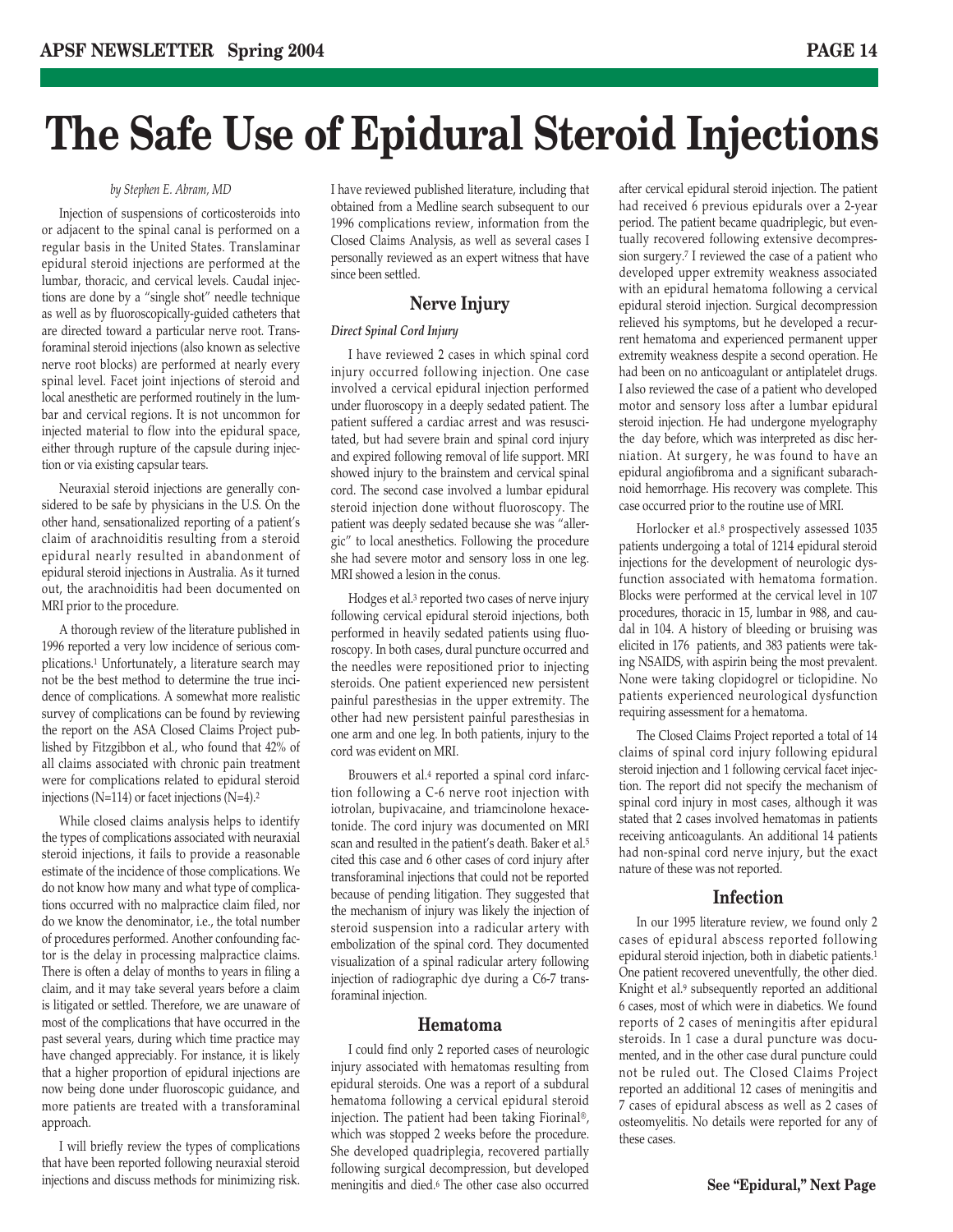# **Epidural Suggestions May Reduce Risks**

#### **Inflammatory Complications**

A few case reports of adhesive arachnoiditis were reported following multiple intrathecal injections of methylprednisolone acetate in patients with multiple sclerosis.1 This led to warnings in the neurology literature about the potential hazards of epidural steroid injections despite the fact that no cases have been reported after *epidural injections*. Indeed, I have found no reports of arachnoiditis after only 1 intrathecal steroid injection. There have been several reports of aseptic meningitis after intrathecal deposteroid injections. Symptoms include fever, nausea and vomiting, lower extremity pain, and, in one report, seizures. CSF examination shows elevated leucocytes and protein and decreased glucose. Cultures are negative. To my knowledge, no cases have gone on to permanent neurologic dysfunction or increased pain. There are no reported cases after epidural steroid injections.

### **Other Complications and Side Effects**

Systemic steroid-induced side effects, including fluid retention, hypertension, congestive heart failure, facial edema, buffalo hump, supraclavicular fat pads, easy bruising, and scaly skin can occur after depo steroid injections. In most cases these changes are dose-related, occurring mainly in patients who receive multiple injections. Cushingoid symptoms can be long-lasting, even when injections are discontinued.10 Hyperglycemia is commonly seen for several days after the procedure in diabetic patients. Exacerbation of radicular symptoms is common but rarely prolonged. Exacerbation of epidural lipomatosis, severe enough to require surgical decompression, was reported following a series of 3 epidural steroid injections.11

Nine cases of death or brain damage were reported in the Closed Claims Project.2 Five were the result of unintended intrathecal local anesthetic injection, while 3 involved delayed respiratory depression from the addition of morphine to the epidural. A severe allergic reaction accounted for the other case.

#### **Safety Recommendations**

While risks are probably small, catastrophic complications can occur after steroid epidurals. Following are suggestions that may reduce risks to patients and may help protect physicians from negligence claims:

1. Provide detailed informed consent. Inform diabetic patients about increased risk of infection as well as the probability of hyperglycemia. Discuss post-procedure diabetes care with the patient and with the primary care physician if pre-procedure management is difficult.

- 2. Take a careful history; ask about the use of **"Epidural," From Preceding Page References** antiplatelet drugs and anticoagulants. Include lay terms such as "blood thinners" and "heart medications." Avoid epidurals in patients on newer antiplatelet drugs such as clopidogrel, ticlopidine, and low molecular weight heparin. Ask about recent bacterial infections. Look for contraindications to corticosteroids.
	- 3. Perform a physical examination. Document preexisting neurologic abnormalities. Look for skin bruising.
	- 4. Do not perform the procedure for improper indications. The procedure is most effective for patients with well-documented radiculopathy. It is generally ineffective for axial low back or neck pain.
	- 5. Consider the use of fluoroscopy. Check for allergy to contrast materials. Inject radiographic dye "live" to rule out intravascular, and particularly, intra-arterial injection. This should definitely be done for transforaminal injections.
	- 6. Rule out intrathecal needle placement with a local anesthetic test dose. Abandon the procedure if dural puncture is evident. Do not attempt the procedure at another level at that time. Allow time for the dural puncture to heal before reattempting.
	- 7. Minimize the amount of steroid used. There is probably no reason to use more than 80 mg methylprednisolone acetate or its equivalent for epidural injection. Lower doses are appropriate for transforaminal injections. Wait at least 2 weeks before considering a repeat injection of steroids at any site. Do not routinely perform a "series" of injections, but tailor therapy to the patient's response. A single injection may be adequate.
	- 8. Limit the total local anesthetic to an amount that is safe if delivered intrathecally. Provide close monitoring initially, which should be continued until total recovery if an intrathecal injection occurs. Use a short-acting local anesthetic, especially in outpatients.
	- 9. Avoid the addition of epidural opioids, especially morphine.

The performance of epidural and transforaminal steroid injections is part of the practice of medicine, and should only be performed by those who are actively (not necessarily exclusively) involved in the practice of pain medicine. Patients who are candidates for these injections deserve careful assessment and attention to technical detail during the procedure.

*Dr. Abram is a Professor in the Department of Anesthesiology at the Medical College of Wisconsin.*

- 1. Abram SE, O'Connor TC. Complications associated with epidural steroid injections: a review. *Reg Anesth* 1996;21:149-62.
- 2. Fitzgibbon DR, Posner KL, Caplan RA, et al. Chronic pain management: American Society of Anesthesiologists Closed Claims Project. *Anesthesiology* 2004;100:98- 105.
- 3. Hodges SD, Castleberg RL, Miller T, et al. Cervical epidural steroid injection with intrinsic spinal cord damage: two case reports. *Spine* 1998;23:2137-42.
- 4. Brouwers PJ, Kottink EJ, Simon MA, Prevo RL. A cervical anterior spinal artery syndrome after diagnostic blockade of the right C6-nerve root. *Pain* 2001;91:397-9.
- 5. Baker R, Dreyfuss P, Mercer S, Bogduk N. Cervical transforaminal injection of corticosteroids into a radicular artery: a possible mechanism for spinal cord injury. *Pain* 2003;103:211-5.
- 6. Reitman CA, Watters W. Subdural hematoma after cervical epidural steroid injection. *Spine* 2002;27:E174-6.
- 7. Williams KN, Jackowski A, Evans PJD. Epidural hematoma requiring surgical decompression following repeated cervical epidural steroid injections for chronic pain. *Pain* 1990;42:197-9.
- 8. Horlocker TT, Bajwa Z, Ashraf Z, et al. Risk assessment of hemorrhagic complications associated with nonsteroidal anti-inflammatory medications in ambulatory pain clinic patients undergoing epidural steroid injections. *Anesth Analg* 2002;95:1691-7.
- 9. Knight JW, Cordingley JJ, Palazzo MG. Epidural abscess following epidural steroid and local anesthetic injection. Anaesthesia 1997;52:576-8.
- 10. Tuel SM, Meythaler JM, Cross LL. Cushing's syndrome from methylprednisolone. *Pain* 1990;40:81-4.
- 11. Sandberg DI, Lavyne MH. Symptomatic spinal epidural lipomatosis after local epidural corticosteroid injections: case report. *Neurosurgery* 1999;45:162-5.

*APSF Grant Applications Due June 14, 2004*

*See Website for details!*